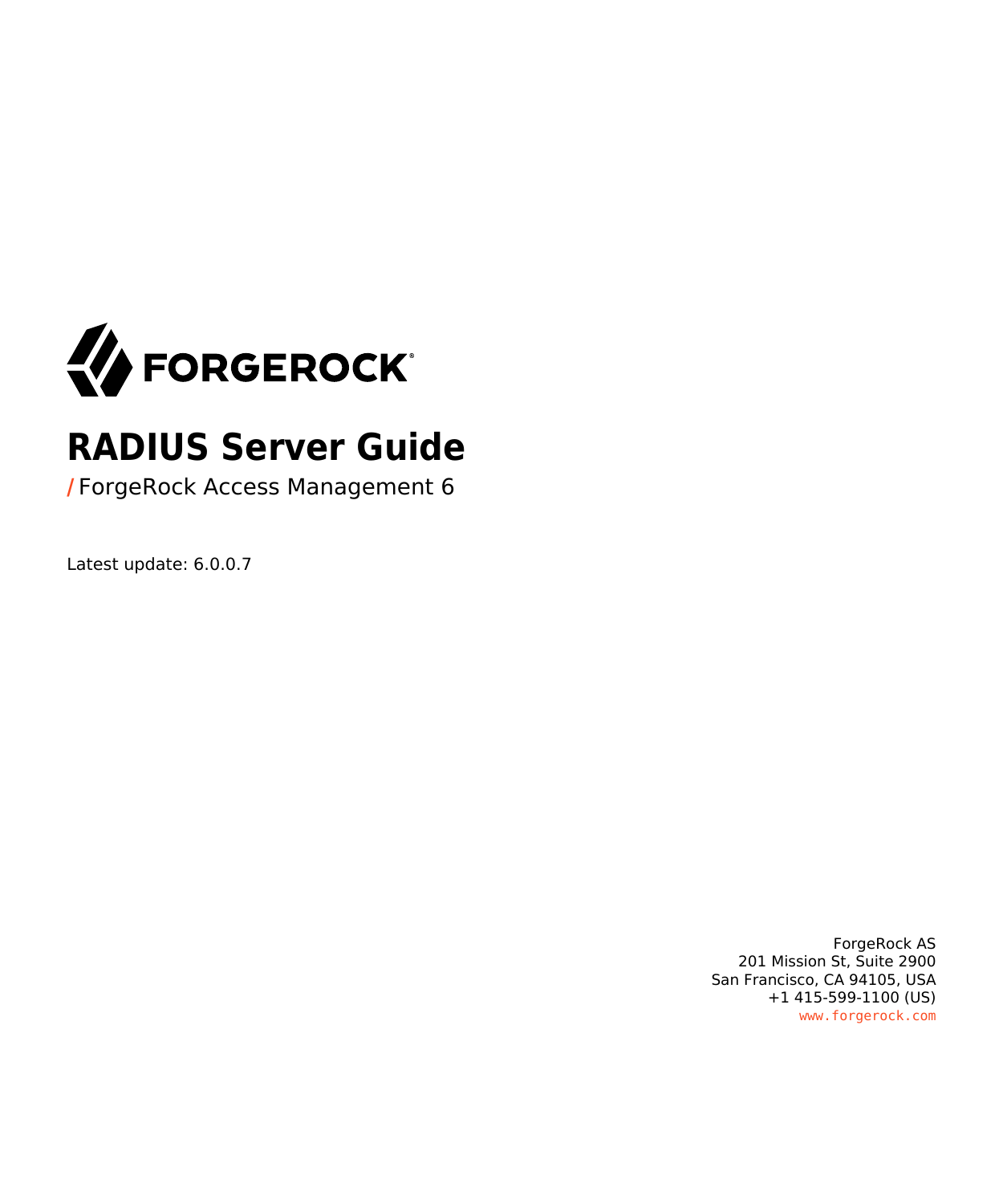#### Copyright © 2016-2018 ForgeRock AS.

#### **Abstract**

Guide to configuring and using ForgeRock® Access Management as a RADIUS Server.



This work is licensed under the Creative Commons Attribution-NonCommercial-NoDerivs 3.0 Unported Licens

To view a copy of this license, visit <https://creativecommons.org/licenses/by-nc-nd/3.0/> or send a letter to Creative Commons, 444 Castro Street, Suite 900, Mountain View, California, 94041, USA.

ForgeRock® and ForgeRock Identity Platform™ are trademarks of ForgeRock Inc. or its subsidiaries in the U.S. and in other countries. Trademarks are the property of their respective owners.

UNLESS OTHERWISE MUTUALLY AGREED BY THE PARTIES IN WRITING, LICENSOR OFFERS THE WORK AS-IS AND MAKES NOTHERWISCOR WARRANTIES OF ANY KIND CONCERNING THE WORK, EXPRESS, THE WORK, EXPRESS, THE WORK, EXPRESS, THE WORK, AND MAK IMPLIED, STATUTORY OR OTHERWISE, INCLUDING, WITHOUT LIMITATION, WARRANTIES OF TITLE, MERCHANTABILITY, FITNESS FOR A PARTICULAR PURPOSE, NONINFRINGEMENT, OR THE ABSENCE OF LATENT<br>OR OTHER DEFECTS, ACCURACY, OR THE PRESENCE

EXCEPT TO THE EXTENT REQUIRED BY APPLICABLE LAW, IN NO EVENT WILL LICENSOR BE LIABLE TO YOU ON ANY LEGAL THEORY FOR ANY ISLOCKERT ALLOCATED TO THE STATE ON SERVENTIAL, PONCE OUR EXEMPLARY CONSEQUENTIAL, PONTIVE OR EXEMPLAR

DejaVu Fonts

Bitstream Vera Fonts Copyright

Copyright (c) 2003 by Bitstream, Inc. All Rights Reserved. Bitstream Vera is a trademark of Bitstream, Inc.

Permission is hereby granted, free of charge, to any person obtaining a copy of the fonts accompanying this license ("Fonts") and associated documentation files ("hent Font Software, including without instanded to do so, s conditions:

The above copyright and trademark notices and this permission notice shall be included in all copies of one or more of the Font Software typefaces.

The Font Software may be modified, altered, or added to, and in particular the designs of glyphs or characters in the Fonts may be modified and additional glyphs or characters may be added to the Fonts, only if the fonts a renamed to names not containing either the words "Bitstream" or the word "Vera".

This License becomes null and void to the extent applicable to Fonts or Font Software that has been modified and is distributed under the "Bitstream Vera" names.

The Font Software may be sold as part of a larger software package but no copy of one or more of the Font Software typefaces may be sold by itself.

THE FONT SOFTWARE IS PROVIDED "AS IS", WITHOUT WARRANTY OF ANY KNO. EXPRESS OR IMPLIED, MANUTHED TO ANY WARRANTES OF MERCHANTABILITY, FITNESS FOR A PARTICULARY INCOLLED THE SURFACT AND THE SURFACT AND NOT A THE SURFACT AND

Except as contained in this notice, the names of Gnome, the Gnome Foundation, and Bitstream Inc., shall not be used in advertising or otherwise to promote the sale, use or other dealings in this Font Software without prior

Arev Fonts Copyright

Copyright (c) 2006 by Tavmjong Bah. All Rights Reserved.

Permission is hereby granted, free of charge, to any person obtaining a copy of the fonts accompanying this license ("Fonts") and associated documentation files (the "Font Software"), to reproduce and distribute the modifi to the Bitstream Vera Font Software, including without limitation the rights to use, copy, merge, publish, distribute, and/or sell copies of the Font Software, and to permit persons to whom the Font Software is furnished t subject to the following conditions:

The above copyright and trademark notices and this permission notice shall be included in all copies of one or more of the Font Software typefaces.

The Font Software may be modified, altered, or added to, and in particular the designs of glyphs or characters in the Fonts may be modified and additional glyphs or characters may be added to the Fonts, only if the fonts a

This License becomes null and void to the extent applicable to Fonts or Font Software that has been modified and is distributed under the "Tavmjong Bah Arev" names.

The Font Software may be sold as part of a larger software package but no copy of one or more of the Font Software typefaces may be sold by itself.

THE FONT SOFTWARE IS PROVIDED "AS IS", WITHOUT WARRANTY OF ANY KIND, EXPRESS OR IMPLIED, INCLUDING BUT NOT LIMITED TO ANY WARRANTIES OF MERCHANTABILITY, FITNESS FOR A PARTICULAR PURPOSE AND NONINFRINGEMENT OF COPYRIGHT, TRADEMARK, OR OTHER RIGHT. IN NO EVENT SHAL TAVMJONG BAH BE LIABLE FOR ANY CLAM, DAMAGES OR OTHER LIABILITY, INCLUDING ANY MELL THE TOT THE USE OR INABILITY TO USE THE FONT<br>GENERAL SOFTWARE OR FROM OTHER DEALINGS IN THE FONT SOFTWARE.

Except as contained in this notice, the name of Taymjong Bah shall not be used in advertising or otherwise to promote the sale, use or other dealings in this Font Software without prior written authorization from Taymjong For further information, contact: tavmjong @ free . i

FontAwesome Copyright

Copyright (c) 2017 by Dave Gandy, [http://fontawesome.io.](http://fontawesome.io)

This Font Software is licensed under the SIL Open Font License, Version 1.1. This license is available with a FAQ at:<http://scripts.sil.org/OFL>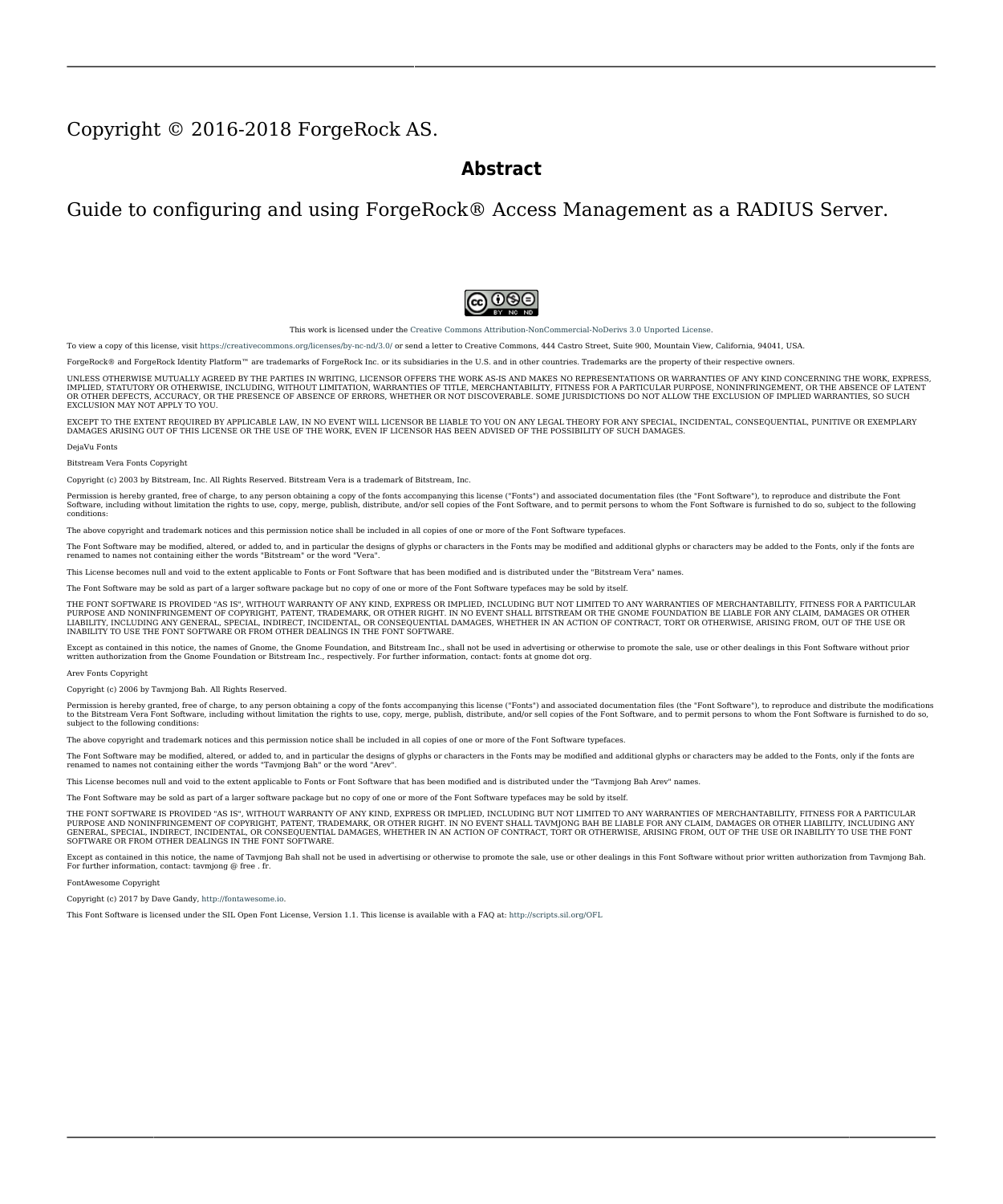# **Table of Contents**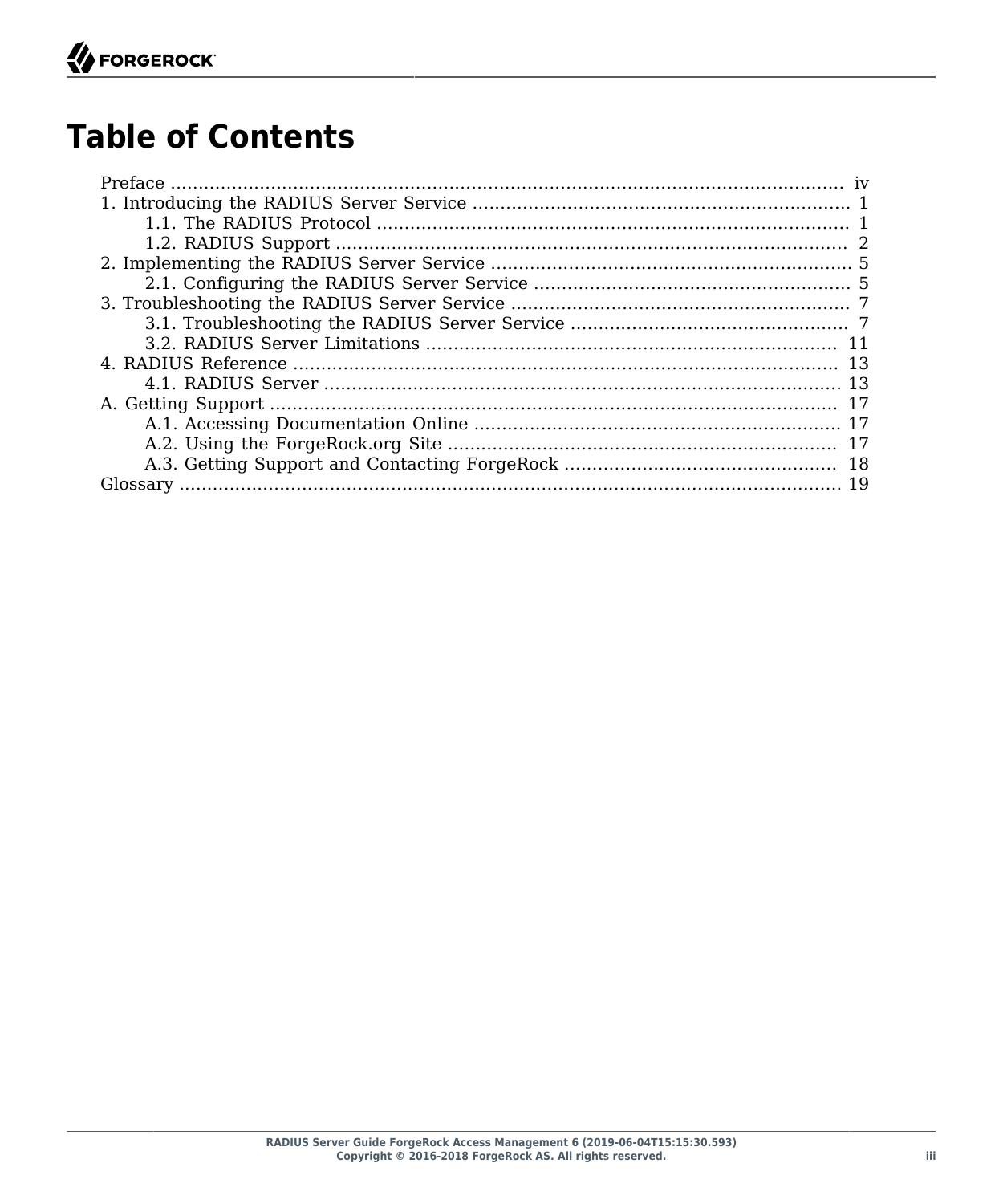# <span id="page-3-0"></span>**Preface**

This guide shows you how to configure, maintain, and troubleshoot ForgeRock Access Management when acting as a RADIUS server.

This guide is written for access management designers, developers, and administrators who build, deploy, and maintain Access Management services and features for their organizations.

### About ForgeRock Identity Platform™ Software

ForgeRock Identity Platform™ serves as the basis for our simple and comprehensive Identity and Access Management solution. We help our customers deepen their relationships with their customers, and improve the productivity and connectivity of their employees and partners. For more information about ForgeRock and about the platform, see <https://www.forgerock.com>.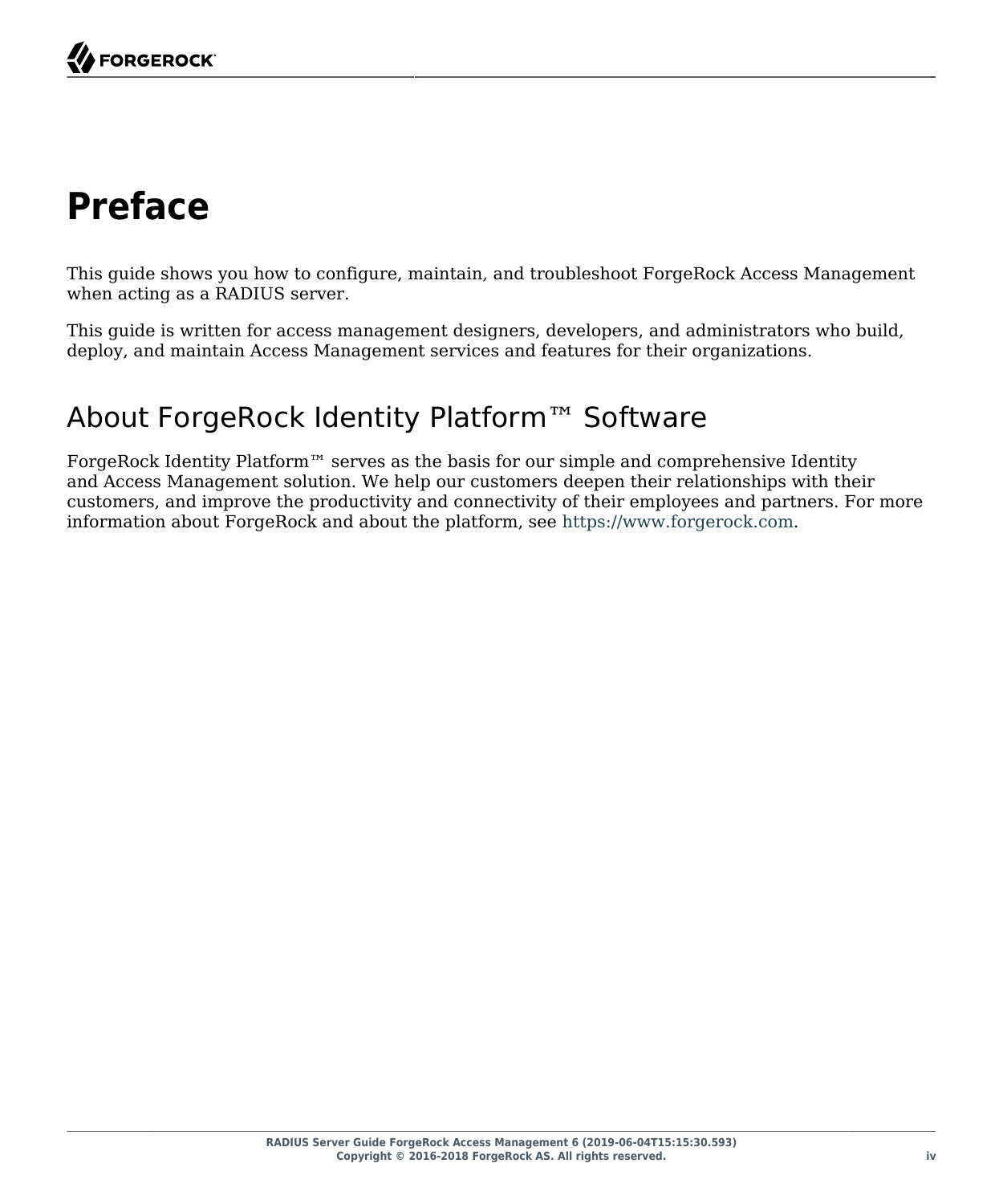### <span id="page-4-0"></span>**Chapter 1** Introducing the RADIUS Server Service

RADIUS is a lightweight, datagram-based protocol formally specified in [RFC 2865](https://tools.ietf.org/html/rfc2865) that is supported by many devices and servers for external authentication. VPN concentrators, routers, switches, wireless access points, and many other devices have native RADIUS support. Such devices are known as RADIUS clients. Using the RADIUS protocol, they converse with RADIUS servers to authenticate entities, such as users attempting to access their resources.

# <span id="page-4-1"></span>1.1. The RADIUS Protocol

The RADIUS protocol itself is quite simple. There are four packet types:

- Access-Request packets are sent from a client to a server to begin a new authentication conversation, or to respond to a previous response in an existing conversation and provide requested information.
- Access-Accept packets are sent from a server to a client to indicate a successful authentication.
- Access-Reject packets are sent from a server to a client to indicate a failed authentication.
- Access-Challenge packets are sent from a server to a client to solicit more information from the entity being authenticated.

Each packet type defines:

- A set of fields that must be included
- Other fields that can be included to convey:
	- Additional requirements
	- Information about the context of the conversation
	- Attributes of the entity after successful authentication

For example, an Access-Request packet should always contain user name and password fields. It can contain other fields that provide information about the client making the request, such as inclusion of the optional State field indicates that a packet is part of an authentication conversation already in progress. Its absence indicates the start of a new conversation.

An authentication conversation always begins with an Access-Request packet that does not have a State field. If the RADIUS server only requires the user name and password for authentication, then conversations will complete after the server sends an Access-Accept or Access-Reject packet, depending on whether the authentication credentials were valid.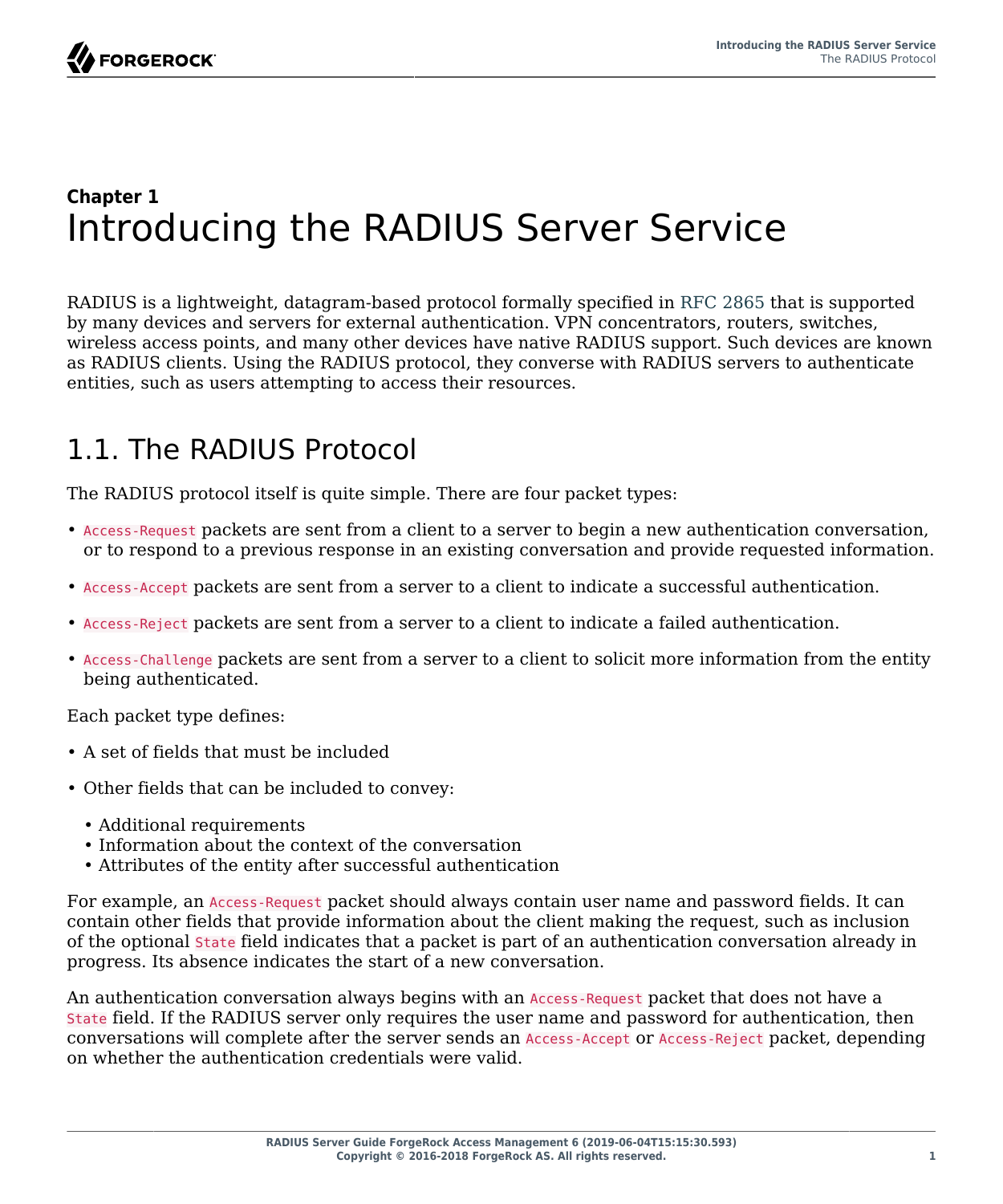If more information is required by the server, such as an SMS-relayed one-time password sent to the user's phone, the additional requirement can be solicited using an Access-Challenge response to the client, followed by an Access-Request packet that has a State field that associates it with the existing conversation. The conversation completes with an Access-Accept or Access-Reject packet depending on whether the one-time password supplied in the second request matches the password sent to the user's phone.

This conversational style in which the server accepts, rejects, or solicits more information makes RADIUS an excellent match for leveraging AM's authentication infrastructure. AM performs authentication using chains of authentication modules found in realms.

These modules identify authentication requirements that are conveyed to clients wishing to authenticate. The modules then accept values submitted by the user for verification. The mechanism for modules to convey these requirements to AM is through a finite set of constructs known as callbacks. By leveraging AM's flexible and extensible authentication mechanism, organizations can craft an authentication experience suitable for their needs, while using the same mechanisms for both HTTP and RADIUS authentication.

### <span id="page-5-0"></span>1.2. RADIUS Support

Two ForgeRock Access Management features support the RADIUS protocol: the RADIUS authentication module and the RADIUS Server service.

### 1.2.1. RADIUS Authentication Module

The RADIUS authentication module enables AM to act as a RADIUS client, delegating authentication to an external RADIUS server: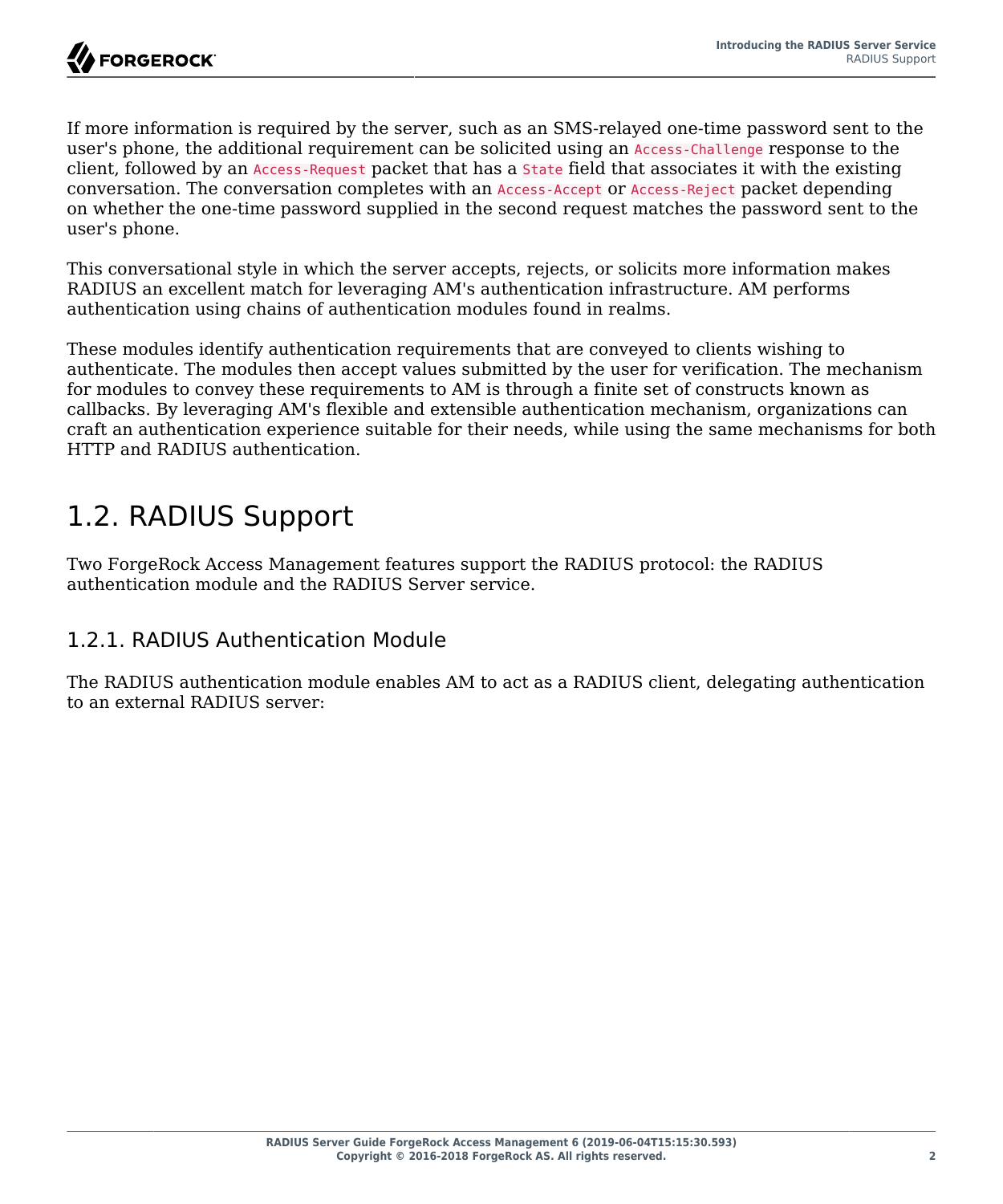

### *RADIUS Authentication Module: Successful Authentication Flow*

Use the RADIUS authentication module when you want AM to pass user names and passwords through to an external RADIUS server so that the RADIUS server can authenticate the users.

For information about configuring the RADIUS authentication module, see "RADIUS Authentication Module Properties" in the *Authentication and Single Sign-On Guide*.

### 1.2.2. RADIUS Server Service

The RADIUS Server service provides a RADIUS server within AM. The server authenticates RADIUS clients that are external to AM. The server is backed by AM's authentication chains and modules, thereby providing the possibility of multi-factor authentication in addition to simple user name and password authentication.

The following example shows the flow of a successful simple user name and password authentication attempt from a RADIUS client: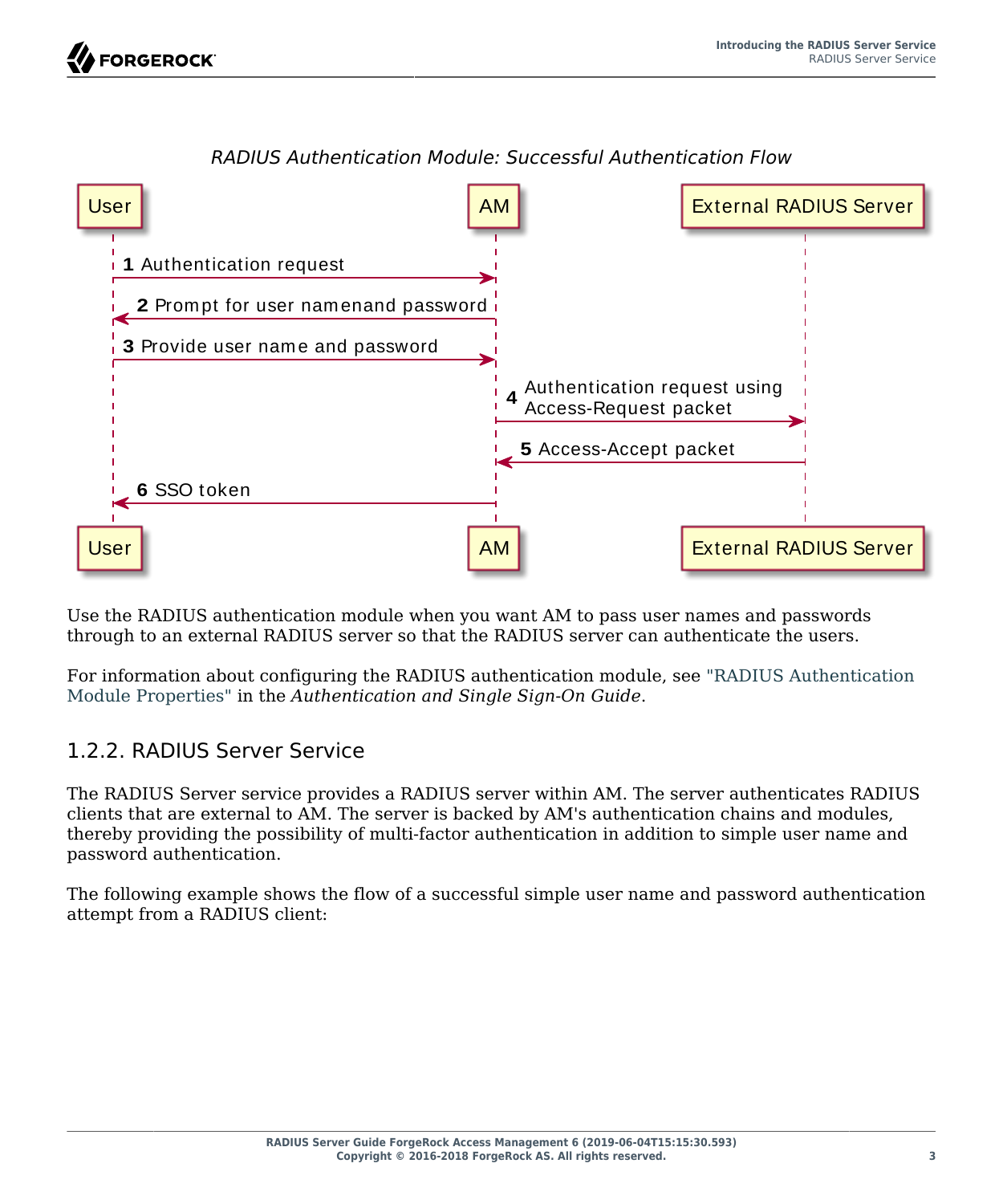

*RADIUS Server Service: Successful Simple Authentication Flow*

The following example shows the flow of a successful multi-factor authentication scenario in which the RADIUS Server service is backed by an authentication chain that includes the LDAP and the ForgeRock Authenticator (OATH) authentication modules. First, the LDAP authentication module requires the user to provide a user name and password. Then the ForgeRock Authenticator (OATH) module requires the user to enter a one-time password obtained from the authenticator app on a mobile phone:

*RADIUS Server Service: Successful Multi-Factor Authentication Flow*



The rest of this chapter covers the configuration of the RADIUS Server service in an AM deployment.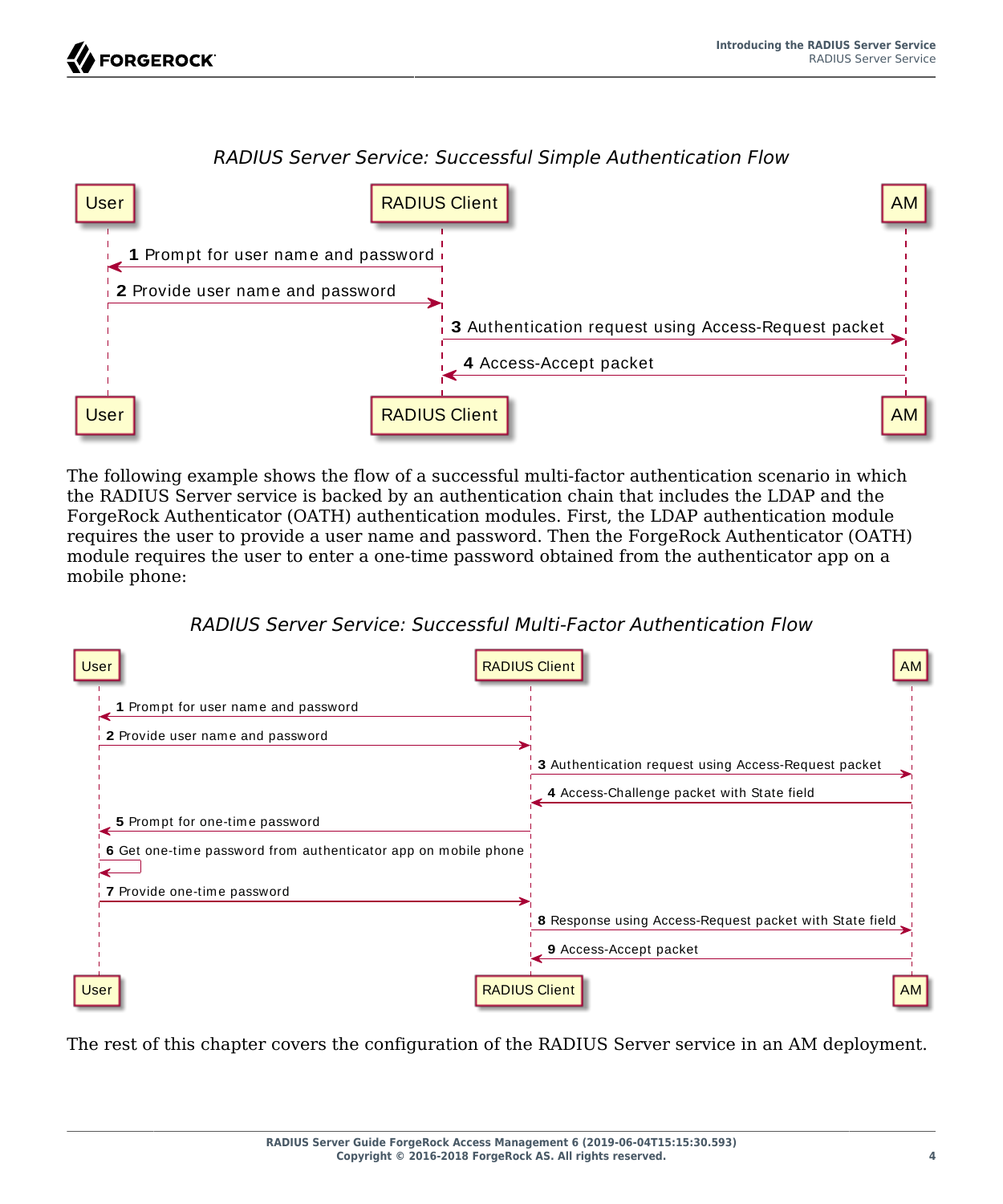# <span id="page-8-0"></span>**Chapter 2** Implementing the RADIUS Server Service

This chapter describes how to configure AM as a Remote Authentication Dial-In User Service (RADIUS) server that can accept authentication requests from RADIUS clients.

# <span id="page-8-1"></span>2.1. Configuring the RADIUS Server Service

The AM RADIUS server is disabled by default. To enable it, perform the following steps:

### *To Enable and Configure the RADIUS Server*

- 1. Login to the AM console as the top-level administrative user, such as amadmin.
- 2. Navigate to Configure > Global Services, and then click RADIUS Server.
- 3. Under Secondary Configuration Instance, click New.

AM uses secondary configuration instances in the RADIUS Server service to encapsulate RADIUS clients. You must configure one secondary configuration instance, also known as a subconfiguration, for each client that will connect to the RADIUS Server.

- 4. Configure attributes for the subconfiguration. See ["RADIUS Server"](#page-16-1) for information about configuring the subconfiguration attributes.
- 5. Click Add to add the configuration for the RADIUS client to the overall RADIUS Server service's configuration.
- 6. If you have multiple RADIUS clients that will connect to the AM RADIUS server, add a subconfiguration for each client. It is not necessary to configure all your RADIUS clients when you configure the RADIUS Server service initially—you can add and remove clients over time as you need them.
- 7. Configure global attributes of the RADIUS Server service. At a minimum, set the Enabled field to YES to start the RADIUS server immediately after you save the RADIUS Server service configuration.

See ["RADIUS Server"](#page-16-1) for information about configuring the RADIUS Server service's global attributes.

8. On the main configuration page for the RADIUS Server service, click Save.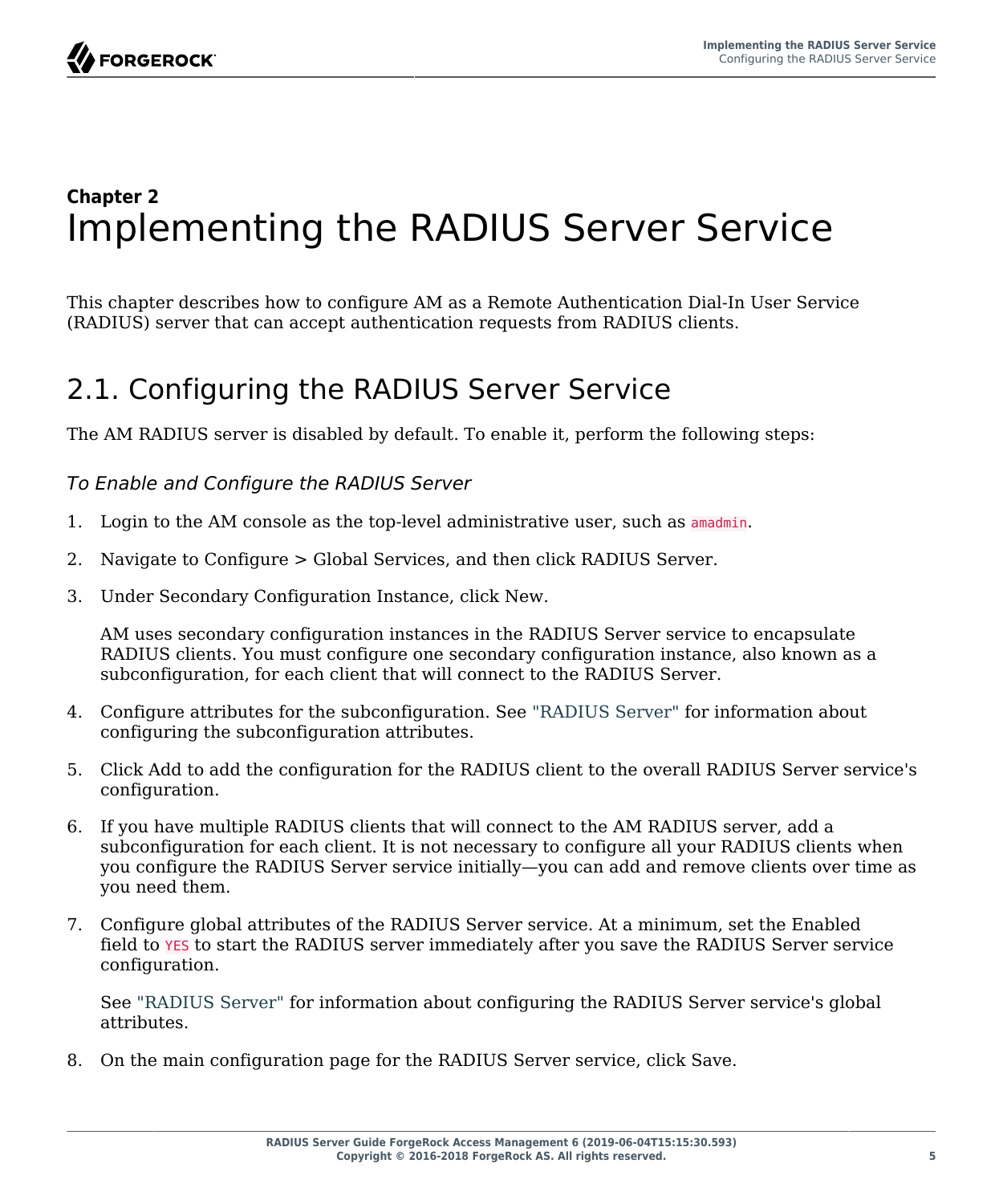The RADIUS server starts immediately after you save the configuration if the Enabled field has the value YES. Any time you make changes to the RADIUS Server service configuration, they take effect as soon as you save the changes.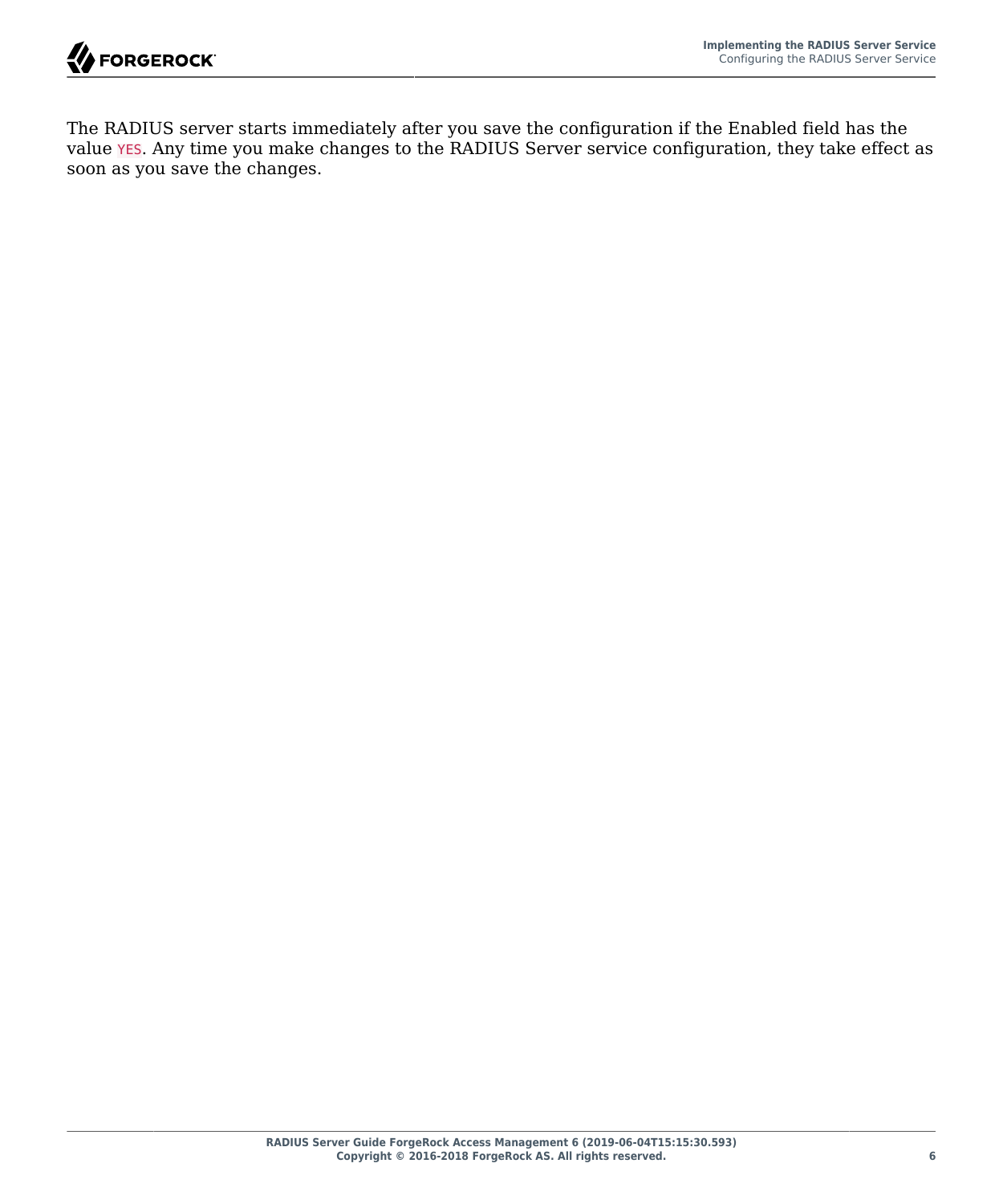## <span id="page-10-0"></span>**Chapter 3** Troubleshooting the RADIUS Server Service

This chapter describes how to troubleshoot AM as a Remote Authentication Dial-In User Service (RADIUS) server that can accept authentication requests from RADIUS clients.

## <span id="page-10-1"></span>3.1. Troubleshooting the RADIUS Server Service

This section covers how to configure AM to troubleshoot the RADIUS Server service, and provides details about some specific issues that you might run into when using the RADIUS Server service.

### 3.1.1. Configuring for Troubleshooting the RADIUS Server Service

If you need to troubleshoot the RADIUS Server service, enable message-level debugging. For information about enabling debug logging, see "Debug Logging" in the *Setup and Maintenance Guide*.

With message-level debug logging enabled, AM writes messages to the Radius debug log file when notable events occur, including the following:

- RADIUS server startup
- Changes to the RADIUS server configuration
- Successful and unsuccessful client connections
- Various error events

You can also configure the RADIUS Server service to log the packets sent between RADIUS clients and AM. To enable packet logging, use the Log Packet Contents for this Client property when configuring RADIUS clients in the RADIUS Server service.

### 3.1.2. Solutions to Common RADIUS Server Service Issues

This section offers solutions to issues that you might encounter when configuring communication between RADIUS clients and the RADIUS Server service. The solutions assume that you have enabled message-level debugging for the RADIUS Server service in AM and have access to the debug logs.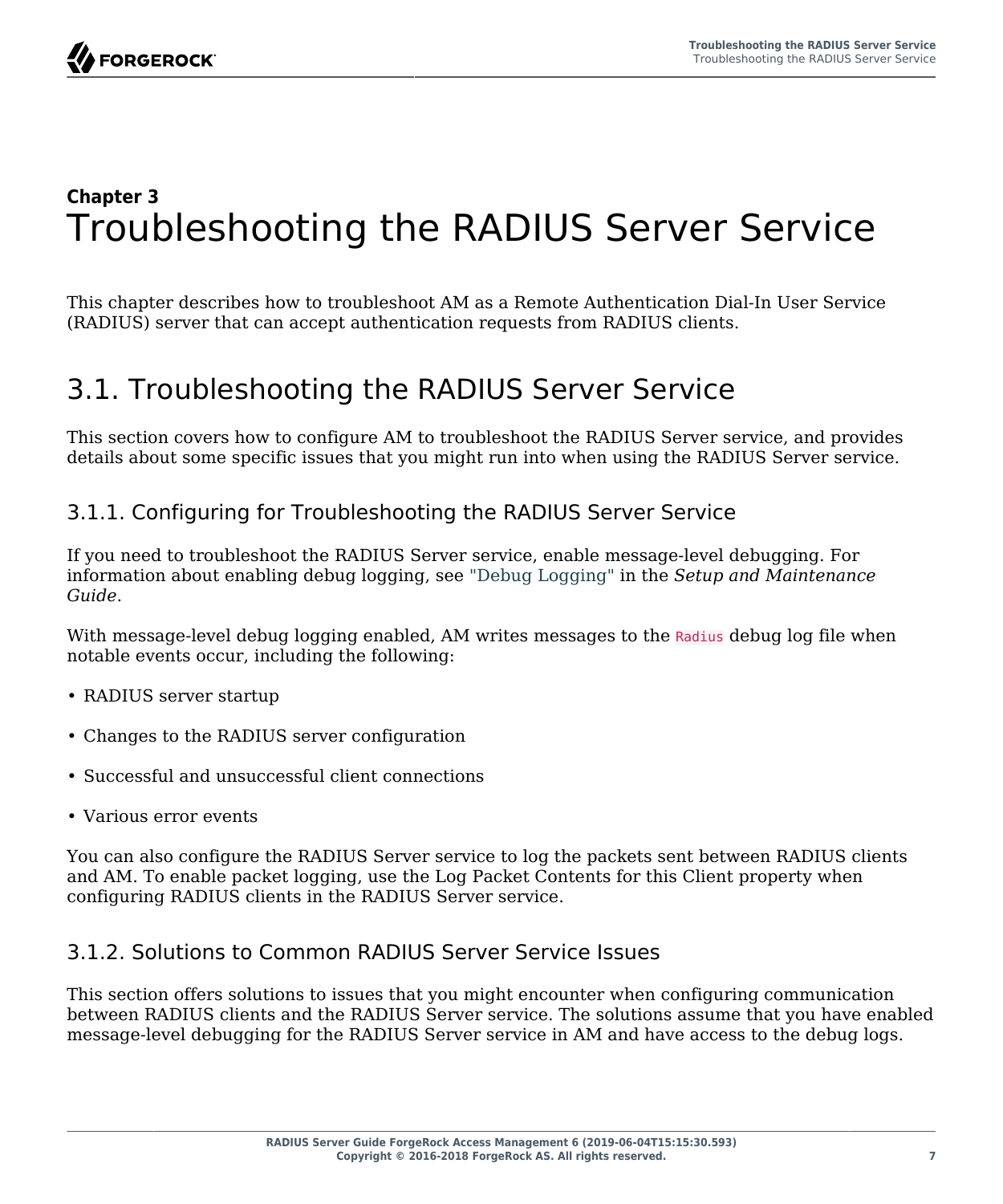

### **Client Cannot Connect**

When a RADIUS client connects to AM's RADIUS server and hangs without receiving a response, the problem could be one of four possible issues:

• The AM RADIUS Server service is not enabled.

An entry similar to the following in the Radius debug log indicates that AM's RADIUS Server was started:

```
amRadiusServer:10/12/2015 12:00:14:814 PM PDT: Thread[RADIUS-1812-Listener,5,main]:
TransactionId[27350419-8c21-429e-b580-35abf64604cf]
RADIUS Listener is Active.
Port : 1812
Threads Core : 2<br>Threads Max : 10
Threads Max
Thread Keep-alive : 10 sec
Request Queue
```
If no such entry exists in the debug log, re-examine the configuration for the RADIUS Server service and correct the problem.

• The client is not defined.

An entry similar to the following in the Radius debug log indicates the inability of a client to connect:

amRadiusServer:10/12/2015 04:05:53:681 PM PDT: Thread[RADIUS-1812-Listener,5,main]: TransactionId[270084d5-b7d0-42e4-8709-eeaeaf435aff] WARNING: No Defined RADIUS Client matches IP address /192.168.10.10. Dropping request.

To fix the problem, correct the client configuration in the RADIUS Server service.

• The handler class for the client is incorrect.

An entry similar to the following in the Radius debug log indicates an incorrect handler class:

ERROR: Configuration setting handlerClass in RADIUS Client configuration named 'TestClient' is invalid. Requests from this client will be ignored.

To fix the problem, correct the client configuration in the RADIUS Server service.

• Traffic is not arriving at the AM server.

No specific debug log entries appear for this problem.

This is likely a network communication problem. Investigate the route for traffic between the RADIUS client and the AM RADIUS server to see where communication is lost.

#### **Authentication Always Fails**

When authentication always fails, the probable cause is one of the following three issues: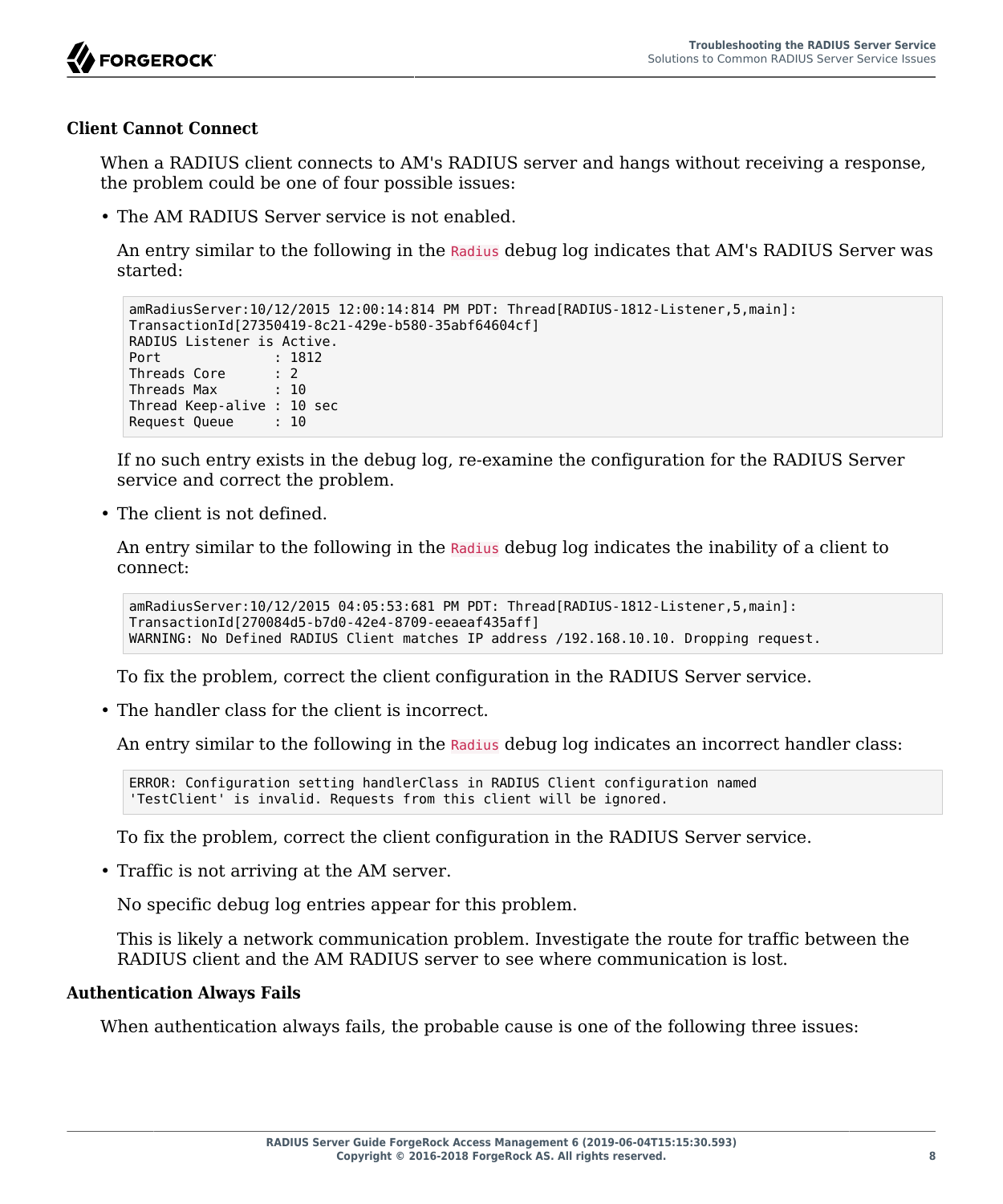• The client secret configured for the client in the RADIUS Server service is incorrect.

In an Access-Request packet, the shared secret is used along with the random value sent in the request authenticator field to encrypt the password field value that is passed across the wire. If the client and server's shared secrets are not identical, the password expected by the server will not match the password sent by the client, resulting in authentication always failing. The user's password is always incorrect in such a scenario and there is no way for the server to differentiate between the client secret being incorrect and the password sent from the client being incorrect. The log file indicates that AM has sent an Access-Reject packet to the client, similar to the action that would be taken if the shared secret matched on the client and server and the user entered an invalid password:

```
amRadiusServer:10/12/2015 04:27:55:785 PM PDT: Thread[RADIUS-1812-Listener,5,main]:
TransactionId[270084d5-b7d0-42e4-8709-eeaeaf435aff]
finalPacketType sent in response to auth request: 'ACCESS_REJECT'
```
Since the shared secret is specific to each client, such messages might appear for one RADIUS client, while other clients can authenticate successfully.

To fix this problem, correct the configuration for your client in the RADIUS Server service.

• The realm configured for the client in the RADIUS Server service is incorrect.

An entry similar to the following in the Radius debug log indicates an invalid realm in the RADIUS Server service configuration:

```
ERROR: Unable to start login process. Denying Access.
com.sun.identity.authentication.spi.AuthLoginException: Domain is invalid|
invalid_domain.jsp
```
If the realm is missing from the configuration, an error similar to the following appears:

```
ERROR: Unable to initialize declared handler class
'org.forgerock.openam.radius.server.spi.handlers.OpenAMAuthHandler' for RADIUS
client ''. Rejecting access.
java.lang.IllegalStateException: Configuration property 'realm' not found in
handler configuration. It must be added to the Configuration Properties for this
class in the Radius Client's configuration.
```
To fix this problem, correct the client configuration in the RADIUS Server service.

• The authentication chain configured for the client in the RADIUS Server service is incorrect.

An entry similar to the following in the Radius debug log indicates an invalid authentication chain in the RADIUS Server service configuration:

```
amRadiusServer:10/12/2015 05:32:21:771 PM PDT: Thread[pool-5-thread-2,5,main]:
TransactionId[378a41cf-0581-4b62-a92f-be2b008ab4d3] ERROR: Unable to start login
process. Denying Access.
```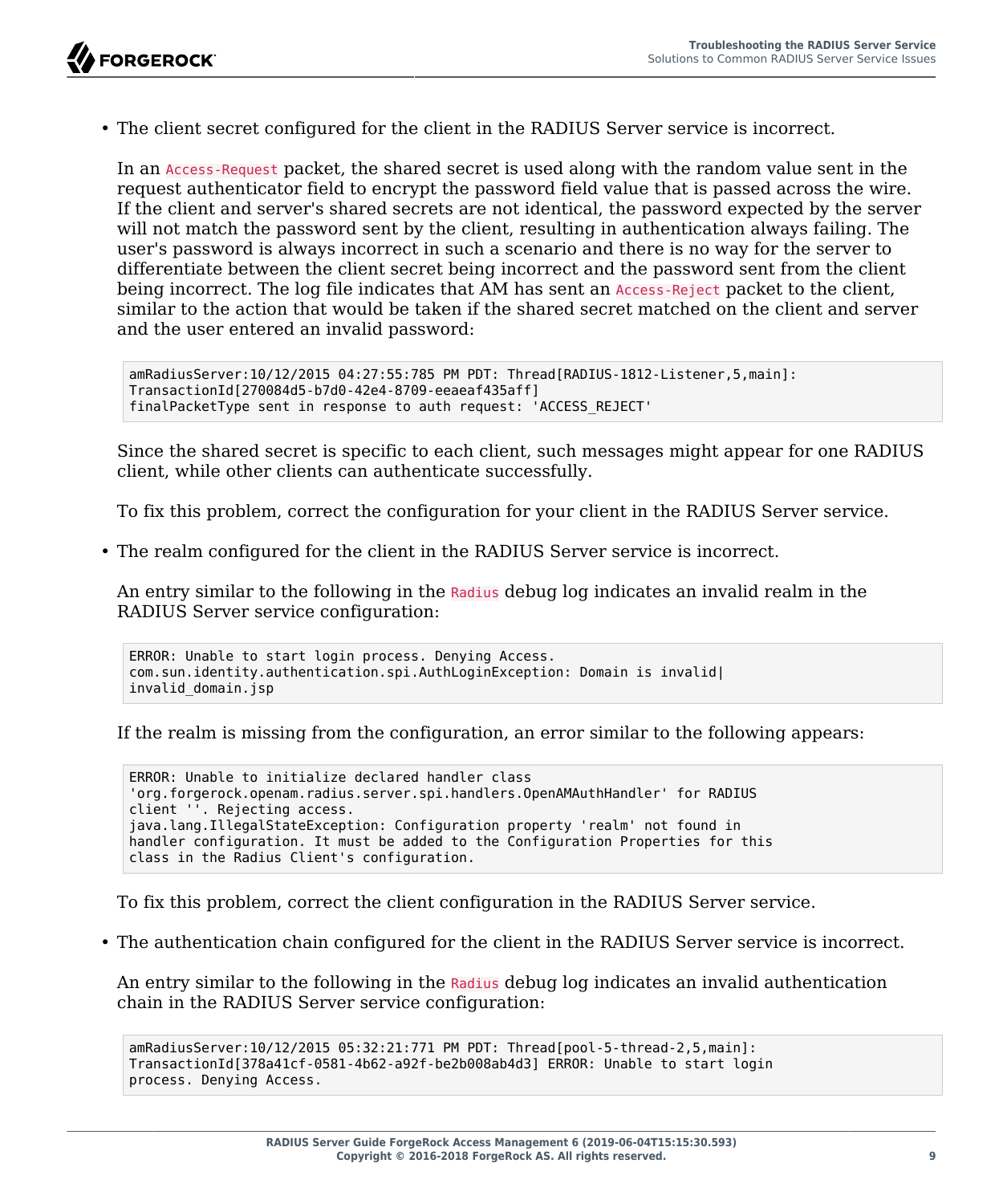If the chain is missing from the configuration, an error similar to the following appears:

ERROR: Unable to initialize declared handler class 'org.forgerock.openam.radius.server.spi.handlers.OpenAMAuthHandler' for RADIUS client ''. Rejecting access. java.lang.IllegalStateException: Configuration property 'chain' not found in handler configuration. It must be added to the Configuration Properties for this class in the Radius Client's configuration.

To fix this problem, correct the client configuration in the RADIUS Server service.

#### **Configuration Is Correct but Authentication Fails**

In this case, you might have a client-specific problem. AM provides a tool that you can use to eliminate AM and its configuration as the cause of the problem. You can declare an alternate handler class implementation in the RADIUS Server service configuration. Two test handlers are available for troubleshooting purposes:

- The org.forgerock.openam.radius.server.spi.handlers.AcceptAllHandler handler always returns an Access-Accept packet, indicating successful authentication for all requests.
- The org.forgerock.openam.radius.server.spi.handlers.RejectAllHandler handler always returns an Access-Reject packet, indicating failed authentication for all requests.

In a case where you believe that configuration is correct but authentication always fails, you could specify the org.forgerock.openam.radius.server.spi.handlers.AcceptAllHandler handler class in the RADIUS Server service configuration for your client. With packet logging enabled, all requests received from the client should log packet contents traffic similar to the following even if the password is incorrect:

```
WARNING:
Packet from TestClient:
   ACCESS_REQUEST [1]
    - USER NAME : demo
    - USER_PASSWORD : *******
    - NAS IP ADDRESS : /127.0.0.1
    - NAS PO\overline{RT} : 0
```
This is followed by:

WARNING: Packet to TestClient: ACCESS\_ACCEPT [1]

If the client still indicates that authentication has failed, refer to the documentation for the client to determine why the Access-Accept response is rejected. Most likely, the client expects specific fields in the Access-Accept response that are not provided by AM. There is currently no facility in AM to return fields in Access-Accept responses.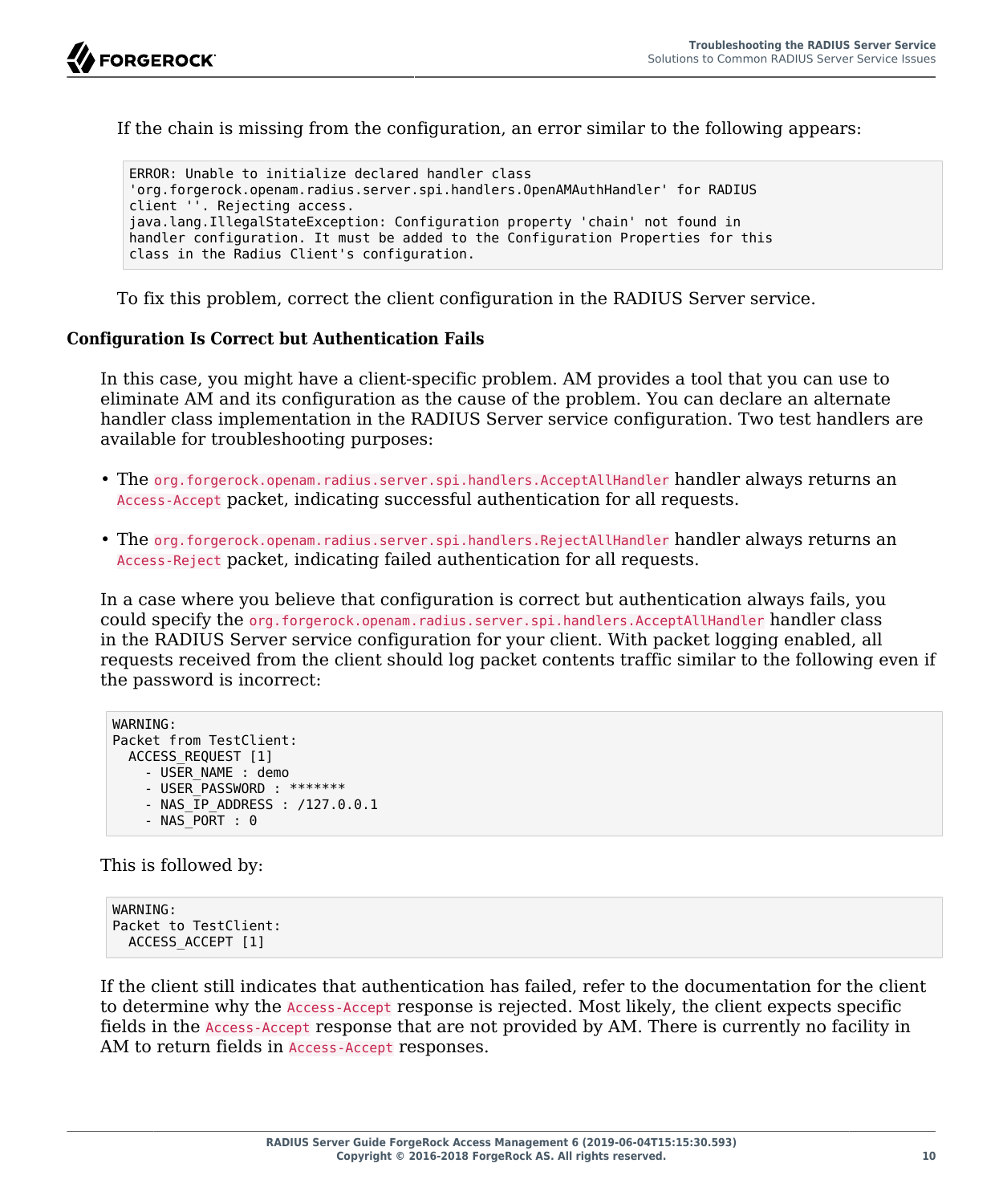### **Authentication Always Succeeds, Even With a Bad Password**

This would be a very unusual situation, probably due to the org.forgerock.openam.radius.server.spi .handlers.AcceptAllHandler handler being left in place after troubleshooting an error scenario in which authentication always suceeds.

To resolve the problem, verify that the correct handler class is specified in the RADIUS Server service configuration for the client. If it is not specified, review the authentication modules in the chain that authenticates users and determine whether one of the modules might be accepting all authentication requests. This situation could also occur because of incorrectly-specified module criteria in the chain's definition.

# <span id="page-14-0"></span>3.2. RADIUS Server Limitations

Deploying AM's RADIUS server lets an organization consolidate RADIUS and HTTP authentication into a single solution, facilitating reuse of existing authentication mechanisms between both types of clients. However, there are several limitations:

- Because RADIUS authentication attempts always start with a user name and password transmitted in an Access-Request packet, the first module in an authentication chain used for RADIUS clients must accept a user name and a password.
- By default, AM caches up to 5,000 RADIUS clients concurrently.

If necessary, you can change the maximum number of RADIUS clients that can be cached concurrently on an AM server by configuring the org.forgerock.openam.radius.server.context.cache.size advanced server property.

See "Configuring Servers" in the *Reference* for information about how to configure advanced server properties.

• Some AM callback types are not applicable to RADIUS clients. For example, a RedirectCallback directs HTTP clients, such as browsers, to HTTP resources to be used for some aspect of authentication. Redirects make no sense to RADIUS clients and cannot be consumed in any meaningful way.

A ConfirmationCallback also presents challenges for RADIUS clients.

As a result, some AM authentication modules cannot be used with RADIUS clients. Before attempting to use an authentication module with RADIUS clients, review the module's callbacks to determine whether the module will support RADIUS clients. You can use the REST API to determine the callbacks for an authentication module as described in "Authentication and Logout" in the *Development Guide*.

• Some client mechanisms leveraged by authentication modules might not be applicable to RADIUS clients. For example, suppose a customized SMS one-time password module sends a one-time password over an SMS service, and then provides a ChoiceCallback that enables the user to set a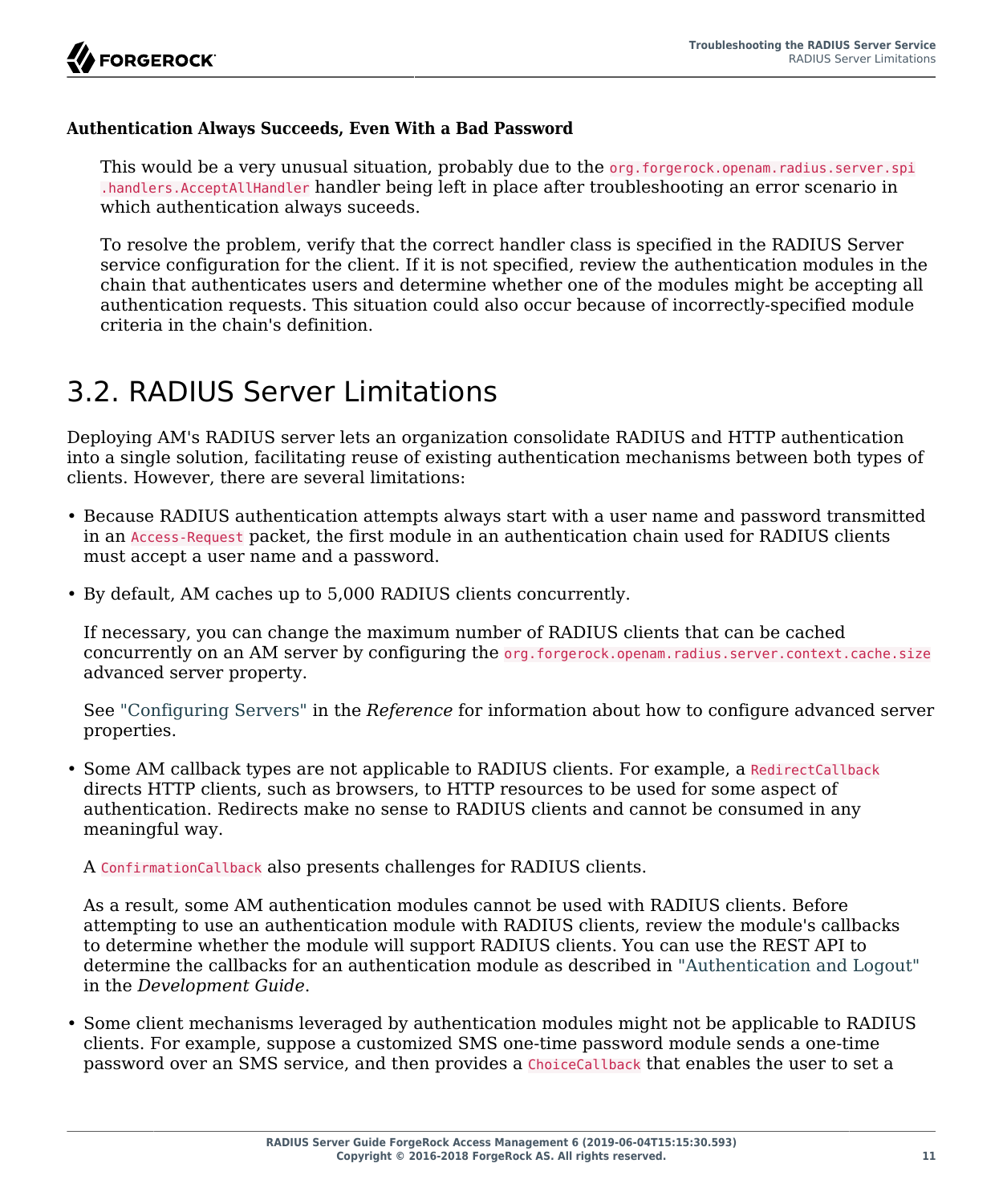

cookie in their browser that expires after 30 days. Such a module might first determine whether the cookie was available, still valid, and applicable to the current user before reissuing a new one-time and soliciting the value from the user.

RADIUS clients are unable to process HTTP cookies. Therefore, although RADIUS clients can support a ChoiceCallback, the customized feature described in the previous paragraph would not function correctly for RADIUS clients and therefore should not be deployed with RADIUS clients. As a result, some callback sets within an authentication module will differ depending on the type of client being authenticated.

• The RADIUS Server service logs *only* to the ForgeRock common audit logger introduced in OpenAM 13. It does *not* log to the classic audit logs that were available prior to OpenAM 13.

When building custom authentication modules, consider their suitability to handle the types of clients that might use them, and make adjustments to callbacks as needed.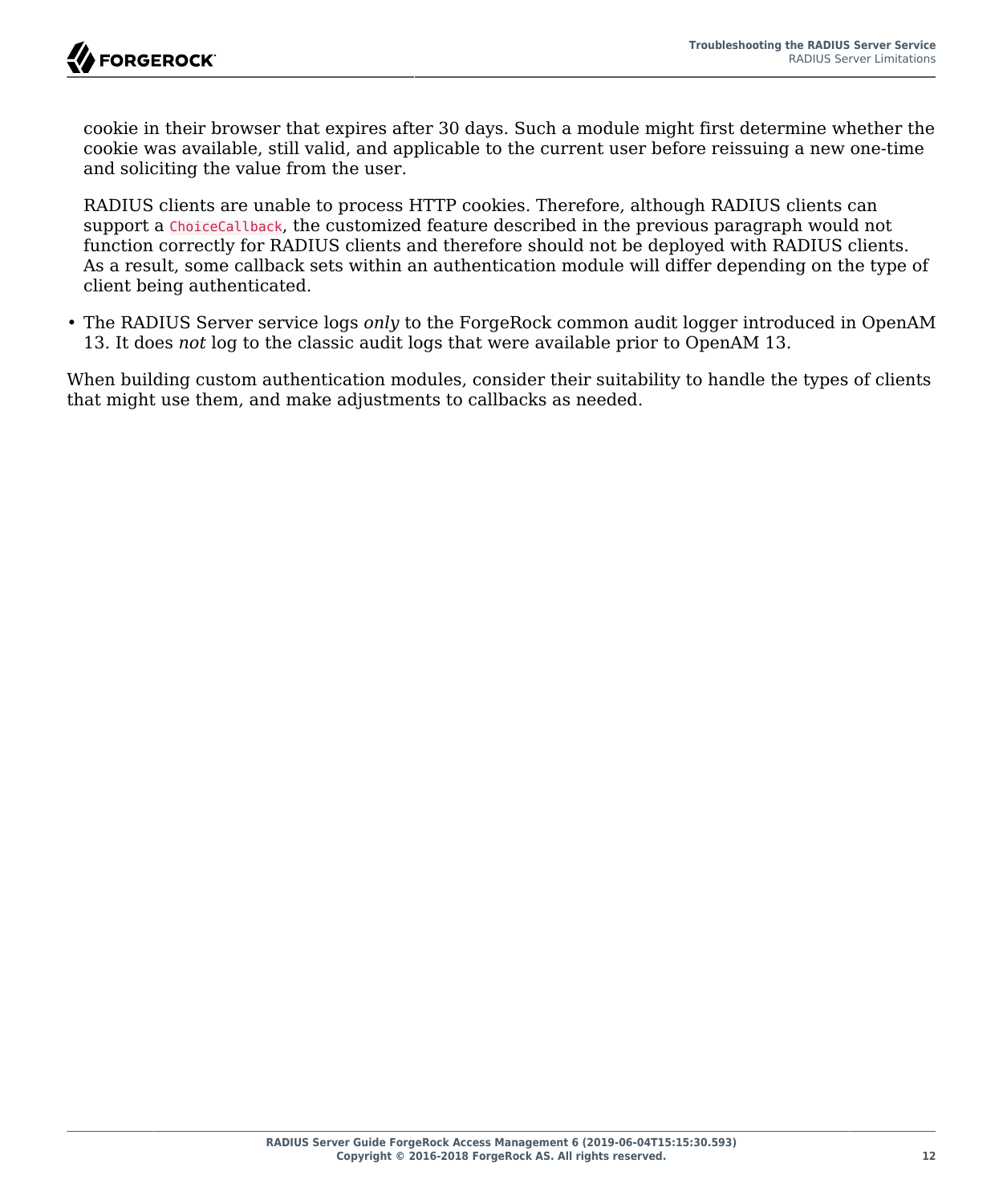### <span id="page-16-0"></span>**Chapter 4** RADIUS Reference

This chapter covers configuration properties for the RADIUS server service feature, which is accessible through the Configure tab of the AM console, most of which can also be set by using the **ssoadm** command. The chapter is organized to follow the AM console layout.

### <span id="page-16-1"></span>4.1. RADIUS Server

**amster** service name: RadiusServerService

### 4.1.1. Configuration

The following settings appear on the **Configuration** tab:

#### **Enabled**

Enables the OpenAM RADIUS server to listen for requests on the listener port and to handle the requests.

The possible values for this property are:

- YES
- $\bullet$  NO

Default value: NO

**amster** attribute: radiusListenerEnabled

#### **Listener Port**

The UDP port on which each OpenAM server will listen for RADIUS Access-Request packets

According to the RADIUS Authentication Specification, [RFC 2865](http://tools.ietf.org/html/rfc2865), the officially assigned port number for RADIUS is 1812. Specify a value from 1024 to 65535. All client requests are handled through the same port.

Default value: 1812

**amster** attribute: radiusServerPort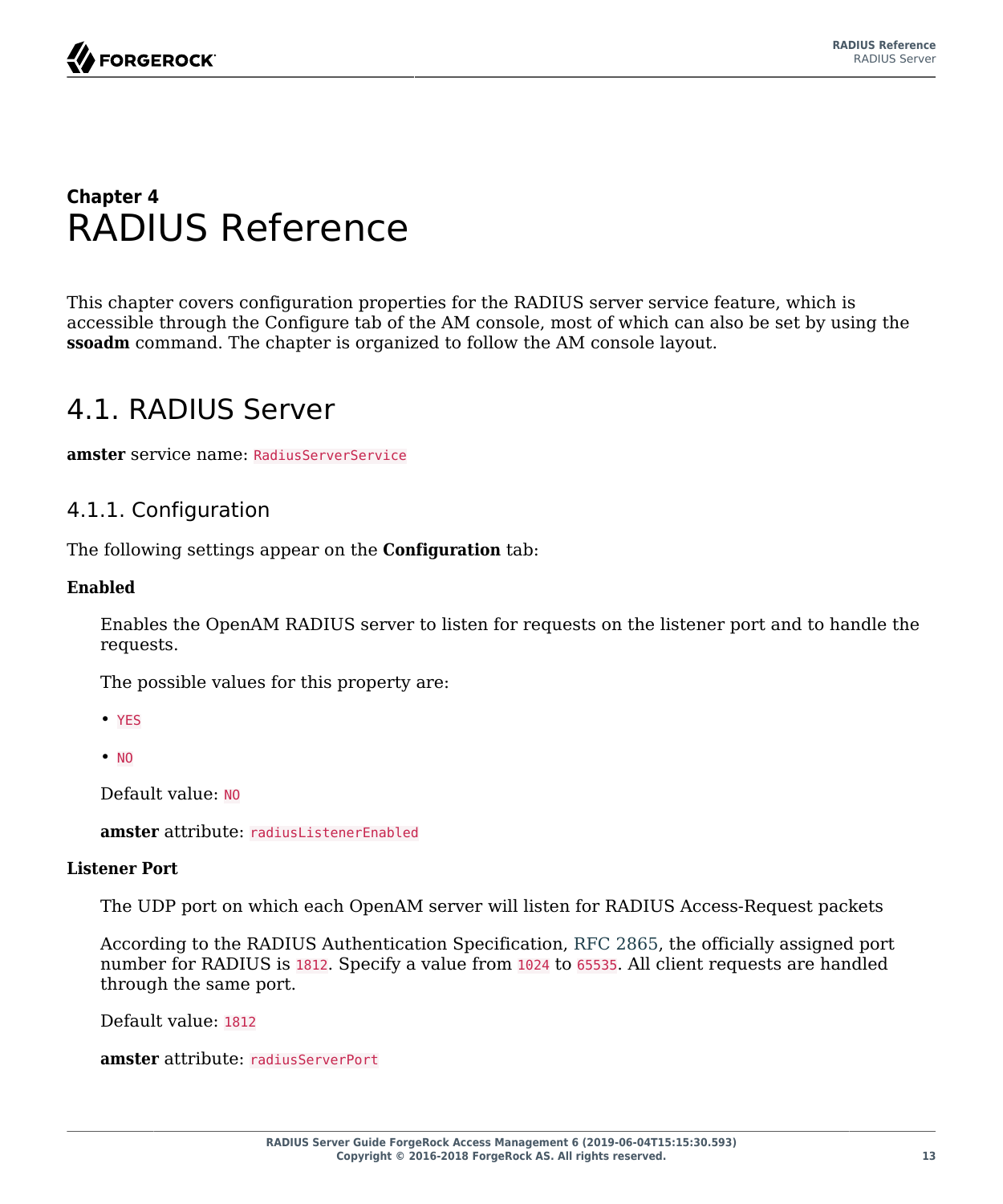### **Thread Pool Core Size**

When a RADIUS request is received and fewer than corePoolSize threads are running, a new thread is created to handle the request, even if other worker threads are idle. If there are more than "Thread Pool Core Size" but less than "Thread Pool Max Size" threads running, a new thread will be created only if the queue is full. By setting "Thread Pool Core Size" and "Thread Pool Max Size" to the same value, you create a fixed-size thread pool. Specify a value from 1 to 100.

Default value: 1

**amster** attribute: radiusThreadPoolCoreSize

#### **Thread Pool Max Size**

Maximum number of threads allowed in the pool. See also "Thread Pool Core Size".

Default value: 10

**amster** attribute: radiusThreadPoolMaxSize

#### **Thread Pool Keep-Alive Seconds**

If the pool currently has more than Thread Pool Core Size threads, excess threads will be terminated if they have been idle for more than the Keep-Alive Seconds. Specify a value from 1 to 3600.

Default value: 10

**amster** attribute: radiusThreadPoolKeepaliveSeconds

#### **Thread Pool Queue Size**

The number of requests that can be queued for the pool before further requests will be silently dropped. See also "Thread Pool Core Size" and "Thread Pool Max Size". Specify a value from 1 to 1000.

Default value: 20

**amster** attribute: radiusThreadPoolOueueSize

### 4.1.2. Secondary Configurations

This service has the following Secondary Configurations.

### 4.1.2.1. radiusClient

#### **Client IP Address**

The IP Address of the client.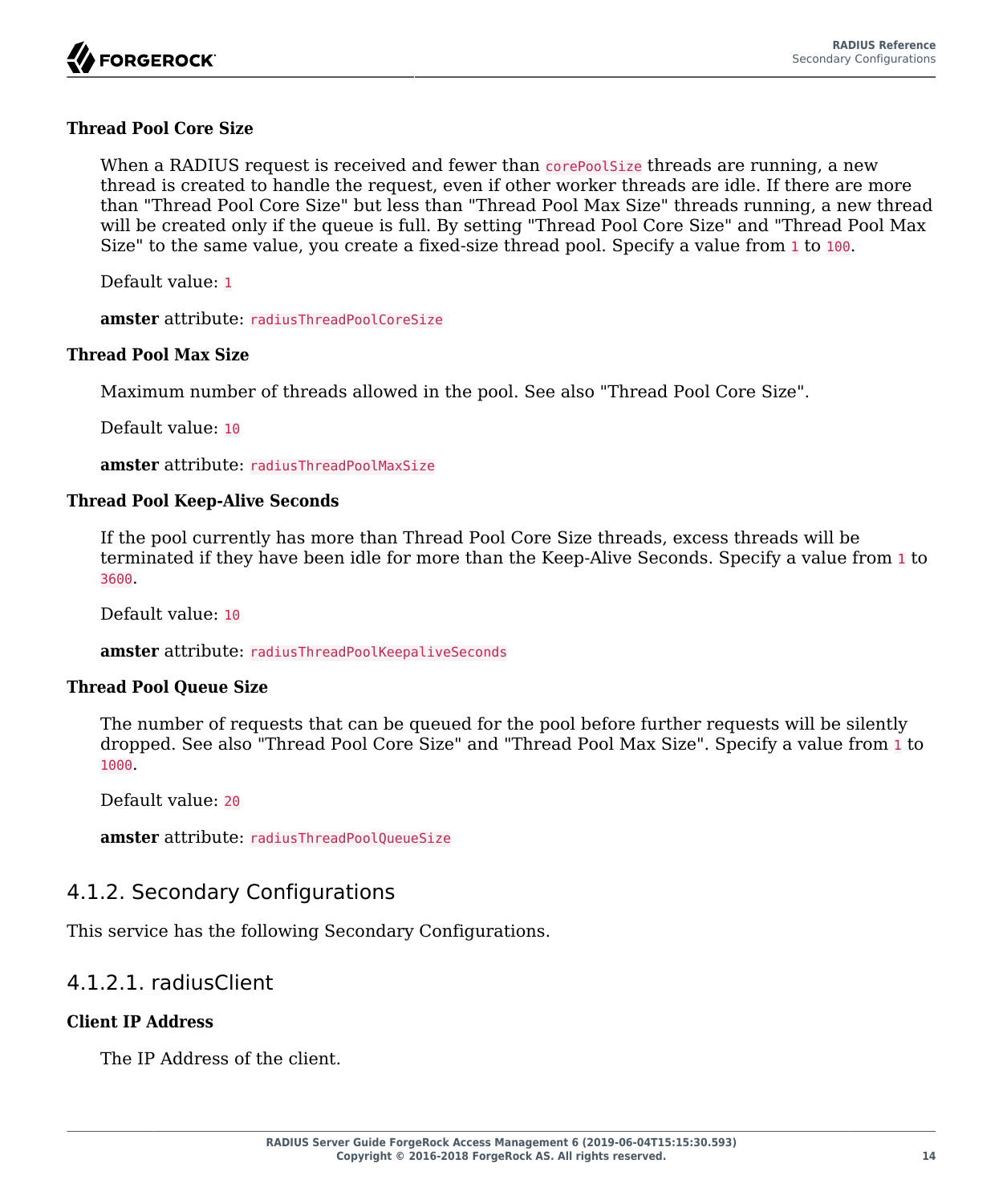[Section 5.4 of the RADIUS Authentication Specification, RFC 2865](http://tools.ietf.org/html/rfc2865#section-5.4), indicates that the source IP address of the Access-Request packet *MUST* be used to identify a configured client and hence determine the shared secret to use for decrypting the User-Password field.

This property should hold the source IP address of the client. This should match the value obtained from Java's InetSocketAddress.getAddress().toString() function.

To verify the value, send an Access-Request packet to OpenAM's RADIUS port and watch for a message stating: "No Defined RADIUS Client matches IP address '/127.0.0.1'. Dropping request.". The value used in this property should match the IP address returned in the single quotes.

Default value: /127.0.0.1

**amster** attribute: clientIpAddress

#### **Client Secret**

This secret shared between server and client for encryption of the user password.

This secret must be conveyed to the RADIUS client and entered into its configuration before the User-Password field of incoming Access-Request packets can be decrypted to validate the password for the represented by that packet. A default value is generated for you but you can enter a custom value if desired.

Default value: vj0sjpJkAarqkfZv

**amster** attribute: clientSecret

#### **Log Packet Contents for this Client**

Indicates if full packet contents should be dumped to the log.

When troubleshooting issues with RADIUS it is helpful to know what was received in a given packet. Enabling this feature will cause packet contents to be logged in a human consumable format. The only caveat is that the USER\_PASSWORD field will be obfiscated by replacing with asterisks. This should only be enabled for troubleshooting as it adds significant content to logs and slows processing.

Default value: NO

**amster** attribute: clientPacketsLogged

#### **Handler Class**

The fully qualified name of a class to handle incoming RADIUS Access-Requests for this client.

This class must implement the com.sun.identity.authentication.modules.radius.server.spi .AccessRequestHandler interface to handle incoming Access-Request packets and provide a suitable response. An instance of this class is created when configuration is first loaded to validate the class and then once for each new request. The configuration properties will only be passed for the request handling instances and not when validating the class.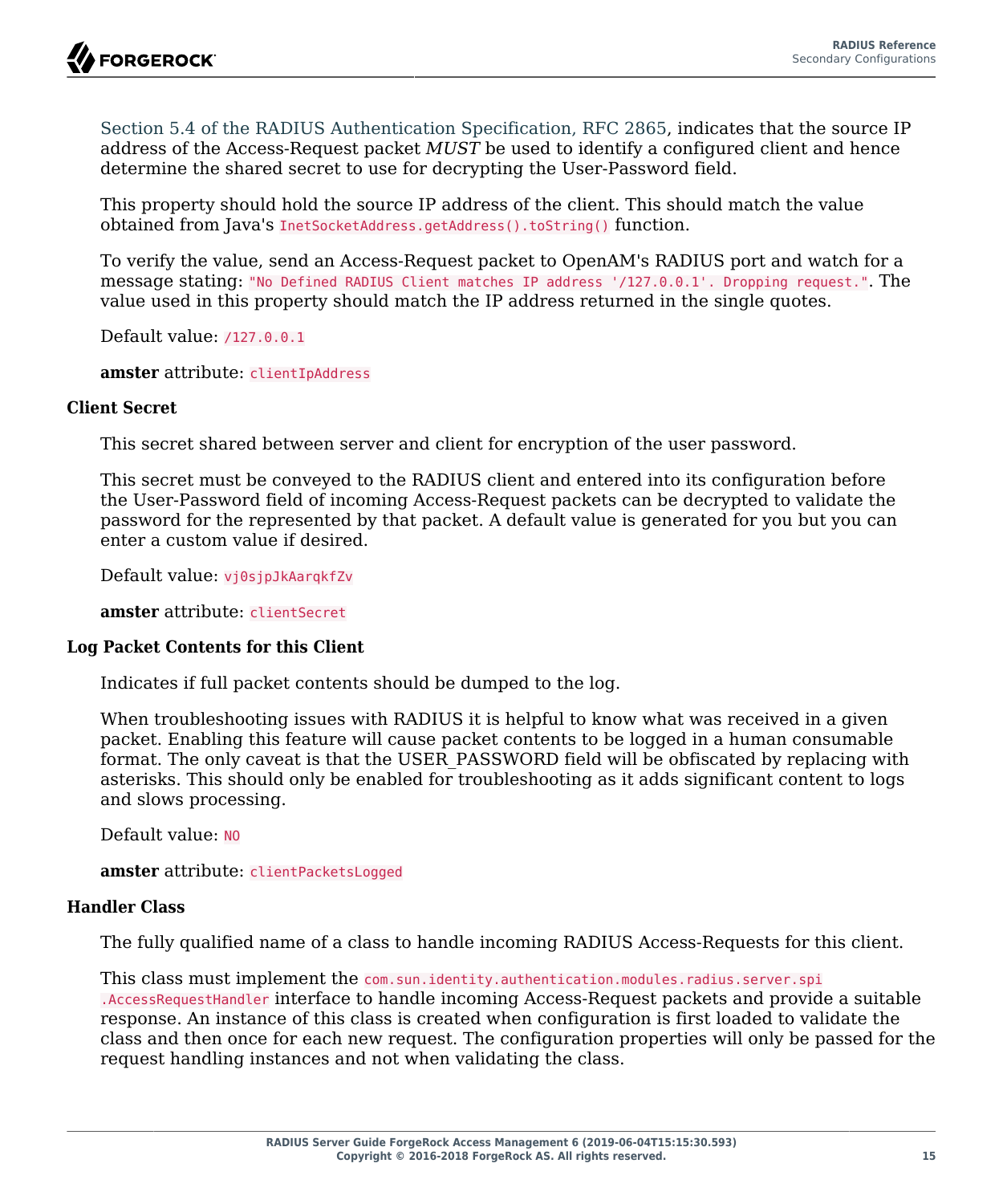

Default value: org.forgerock.openam.radius.server.spi.handlers.OpenAMAuthHandler

**amster** attribute: handlerClass

#### **Handler Class Configuration Properties**

Properties needed by the handler class for its configuration.

These properties are provided to the handler via its init method prior to the call to handle the request packet. If these values are changed the next handler instance created for an incoming request will receive the updated values. Each entry assumes that the first '=' character incurred separates a key from its value. All entries are placed in a properties file handed to each handler instance.

Default value:

realm=/ chain=ldapService

**amster** attribute: handlerConfig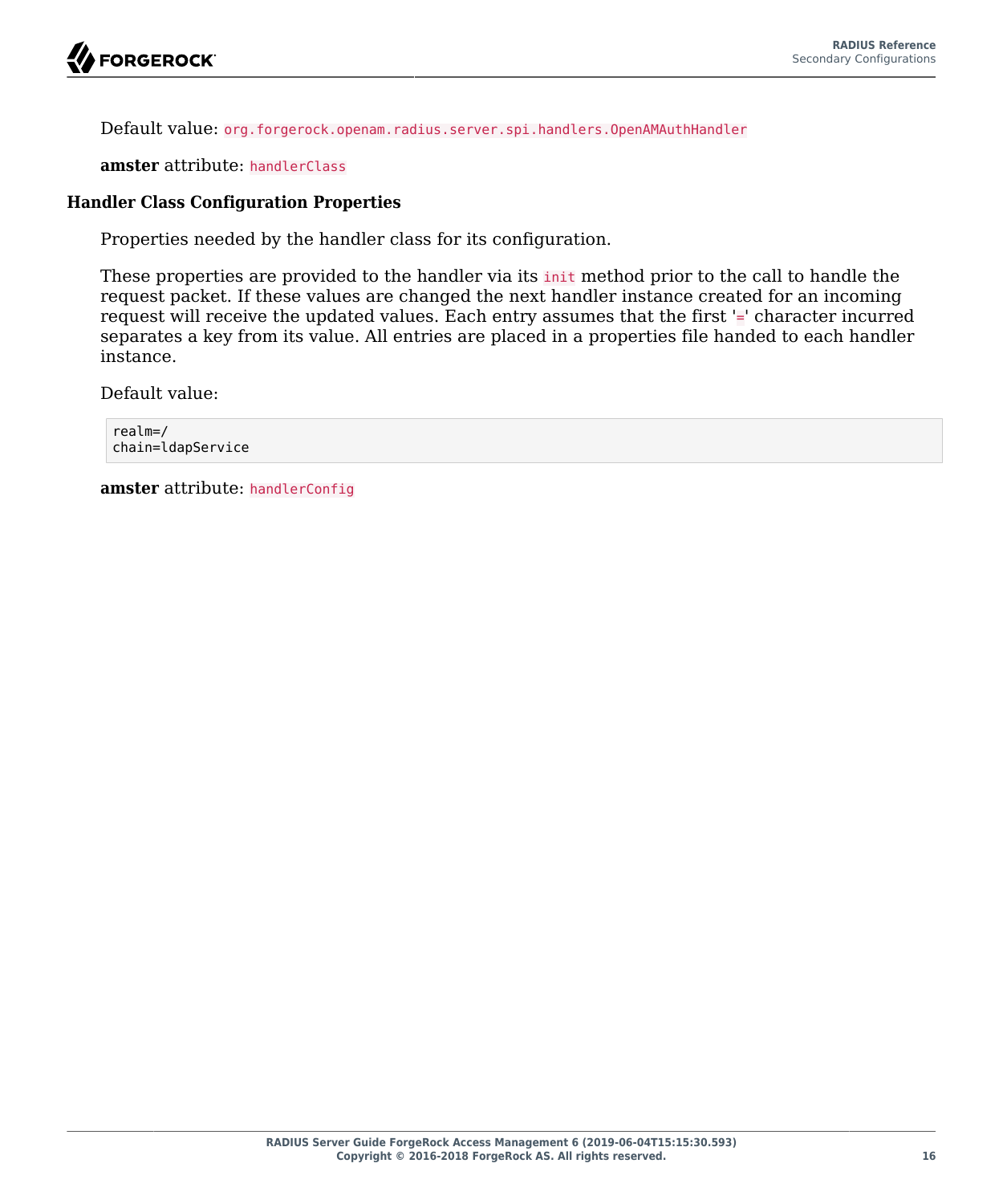# <span id="page-20-0"></span>**Appendix A. Getting Support**

<span id="page-20-1"></span>For more information or resources about AM and ForgeRock Support, see the following sections:

# A.1. Accessing Documentation Online

ForgeRock publishes comprehensive documentation online:

• The ForgeRock [Knowledge Base](https://backstage.forgerock.com/knowledge/kb) offers a large and increasing number of up-to-date, practical articles that help you deploy and manage ForgeRock software.

While many articles are visible to community members, ForgeRock customers have access to much more, including advanced information for customers using ForgeRock software in a mission-critical capacity.

• ForgeRock product documentation, such as this document, aims to be technically accurate and complete with respect to the software documented. It is visible to everyone and covers all product features and examples of how to use them.

# <span id="page-20-2"></span>A.2. Using the ForgeRock.org Site

The [ForgeRock.org site](https://forgerock.org) has links to source code for ForgeRock open source software, as well as links to the ForgeRock forums and technical blogs.

If you are a *ForgeRock customer*, raise a support ticket instead of using the forums. ForgeRock support professionals will get in touch to help you.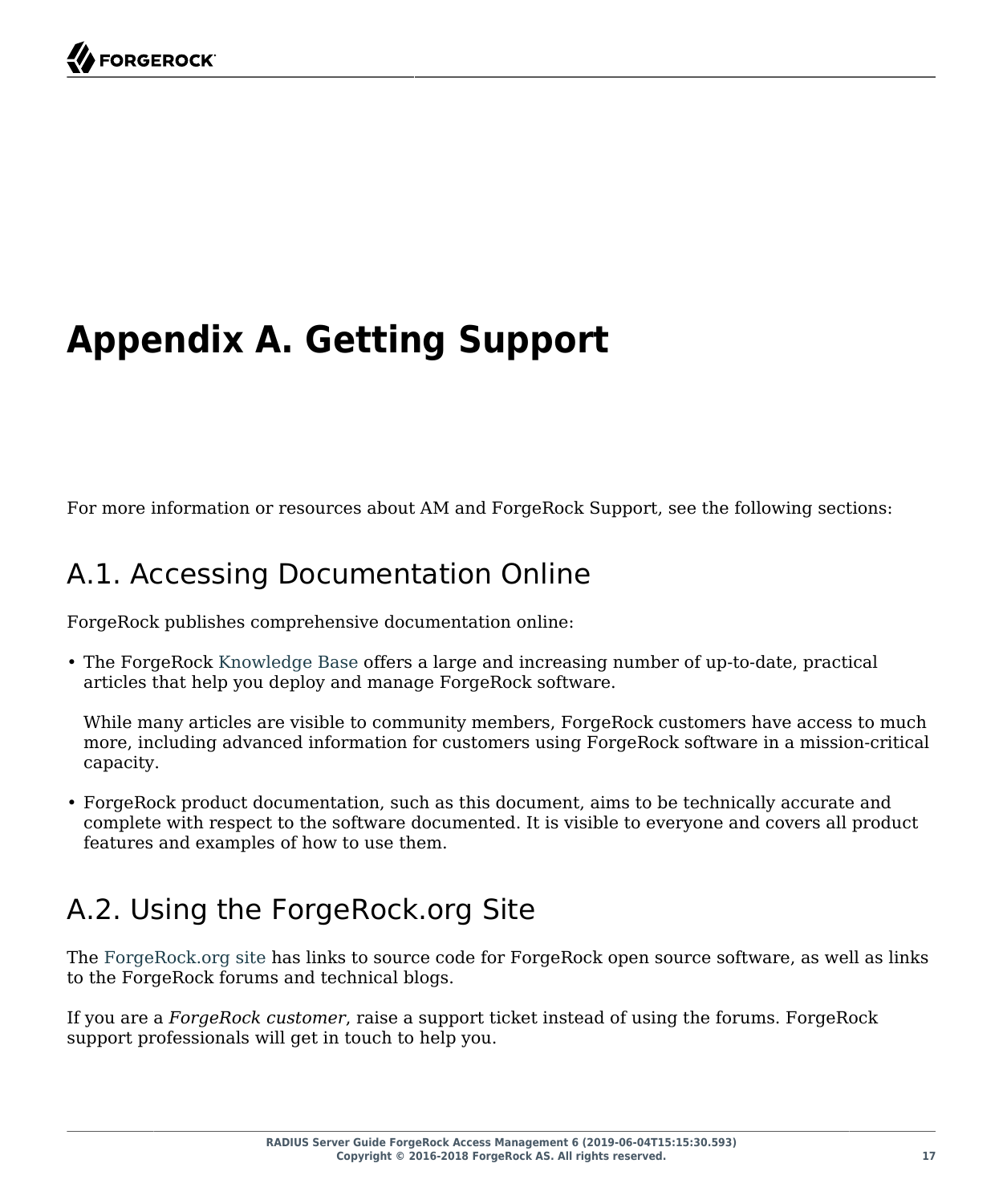# <span id="page-21-0"></span>A.3. Getting Support and Contacting ForgeRock

ForgeRock provides support services, professional services, training through ForgeRock University, and partner services to assist you in setting up and maintaining your deployments. For a general overview of these services, see [https://www.forgerock.com.](https://www.forgerock.com)

ForgeRock has staff members around the globe who support our international customers and partners. For details, visit [https://www.forgerock.com,](https://www.forgerock.com) or send an email to ForgeRock at [info@forgerock.com.](mailto:info@forgerock.com)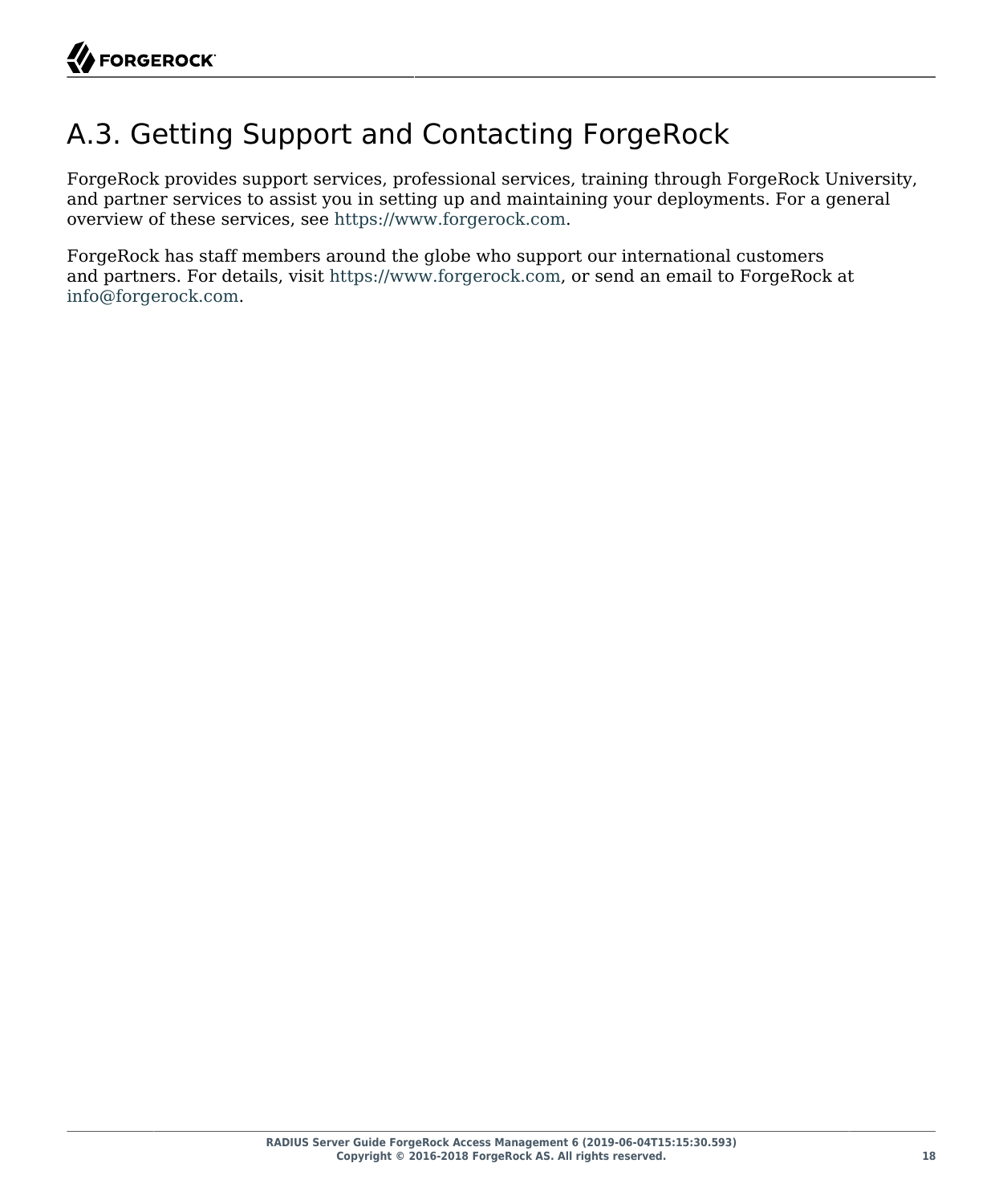# <span id="page-22-0"></span>**Glossary**

| Access control      | Control to grant or to deny access to a resource.                                                                                                                                             |
|---------------------|-----------------------------------------------------------------------------------------------------------------------------------------------------------------------------------------------|
| Account lockout     | The act of making an account temporarily or permanently inactive<br>after successive authentication failures.                                                                                 |
| Actions             | Defined as part of policies, these verbs indicate what authorized<br>identities can do to resources.                                                                                          |
| Advice              | In the context of a policy decision denying access, a hint to the policy<br>enforcement point about remedial action to take that could result in a<br>decision allowing access.               |
| Agent administrator | User having privileges only to read and write agent profile<br>configuration information, typically created to delegate agent profile<br>creation to the user installing a web or Java agent. |
| Agent authenticator | Entity with read-only access to multiple agent profiles defined in the<br>same realm; allows an agent to read web service profiles.                                                           |
| Application         | In general terms, a service exposing protected resources.                                                                                                                                     |
|                     | In the context of AM policies, the application is a template that<br>constrains the policies that govern access to protected resources. An<br>application can have zero or more policies.     |
| Application type    | Application types act as templates for creating policy applications.                                                                                                                          |
|                     | Application types define a preset list of actions and functional logic,<br>such as policy lookup and resource comparator logic.                                                               |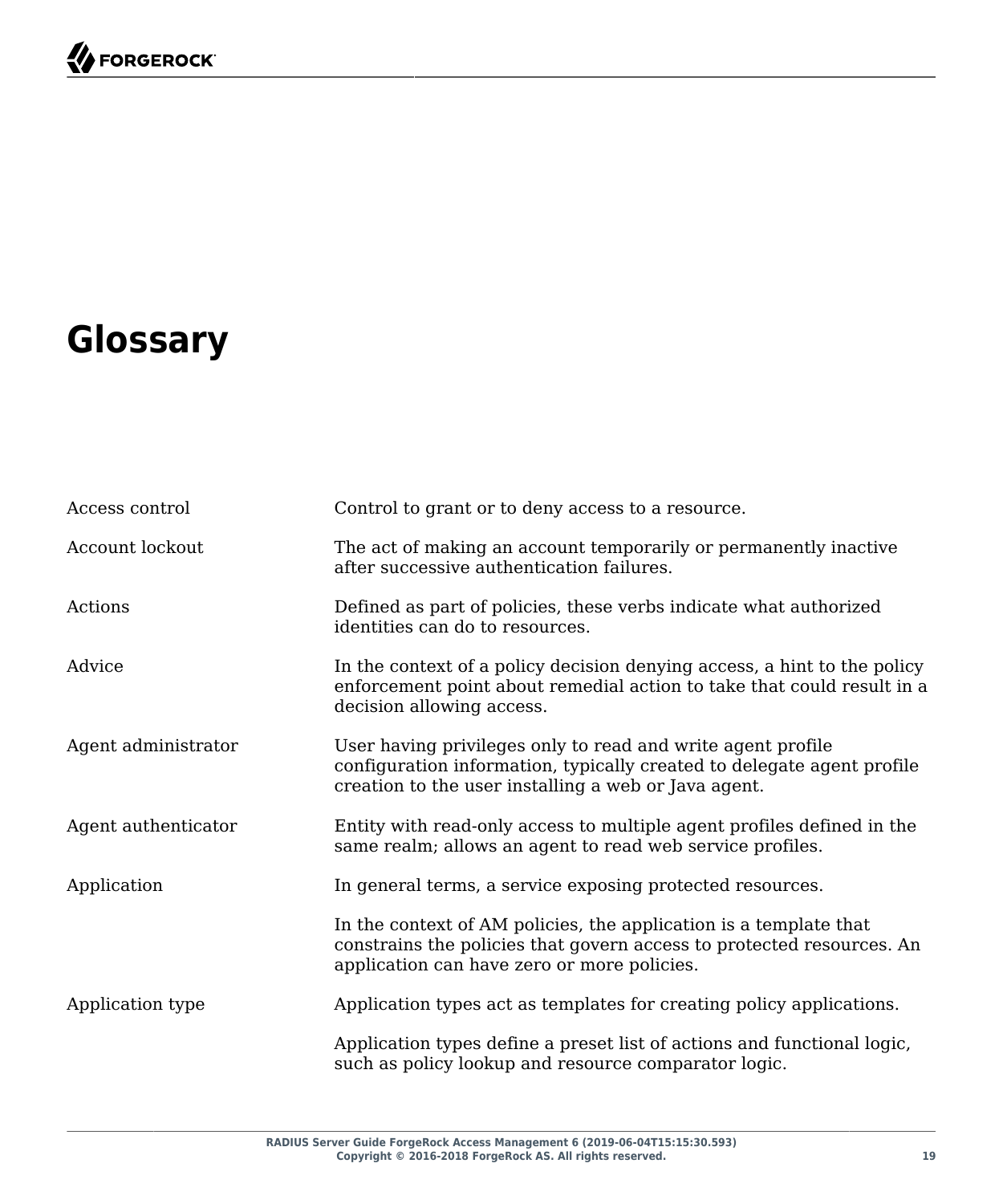

<span id="page-23-0"></span>

|                                          | Application types also define the internal normalization, indexing<br>logic, and comparator logic for applications.                                                                                                                                     |
|------------------------------------------|---------------------------------------------------------------------------------------------------------------------------------------------------------------------------------------------------------------------------------------------------------|
| Attribute-based access<br>control (ABAC) | Access control that is based on attributes of a user, such as how old a<br>user is or whether the user is a paying customer.                                                                                                                            |
| Authentication                           | The act of confirming the identity of a principal.                                                                                                                                                                                                      |
| Authentication chaining                  | A series of authentication modules configured together which a<br>principal must negotiate as configured in order to authenticate<br>successfully.                                                                                                      |
| Authentication level                     | Positive integer associated with an authentication module, usually<br>used to require success with more stringent authentication measures<br>when requesting resources requiring special protection.                                                    |
| Authentication module                    | AM authentication unit that handles one way of obtaining and<br>verifying credentials.                                                                                                                                                                  |
| Authorization                            | The act of determining whether to grant or to deny a principal access<br>to a resource.                                                                                                                                                                 |
| <b>Authorization Server</b>              | In OAuth 2.0, issues access tokens to the client after authenticating a<br>resource owner and confirming that the owner authorizes the client to<br>access the protected resource. AM can play this role in the OAuth 2.0<br>authorization framework.   |
| Auto-federation                          | Arrangement to federate a principal's identity automatically based<br>on a common attribute value shared across the principal's profiles at<br>different providers.                                                                                     |
| <b>Bulk federation</b>                   | Batch job permanently federating user profiles between a service<br>provider and an identity provider based on a list of matched user<br>identifiers that exist on both providers.                                                                      |
| Circle of trust                          | Group of providers, including at least one identity provider, who have<br>agreed to trust each other to participate in a SAML v2.0 provider<br>federation.                                                                                              |
| Client                                   | In OAuth 2.0, requests protected web resources on behalf of the<br>resource owner given the owner's authorization. AM can play this role<br>in the OAuth 2.0 authorization framework.                                                                   |
| Client-based sessions                    | AM sessions for which AM returns session state to the client after<br>each request, and require it to be passed in with the subsequent<br>request. For browser-based clients, AM sets a cookie in the browser<br>that contains the session information. |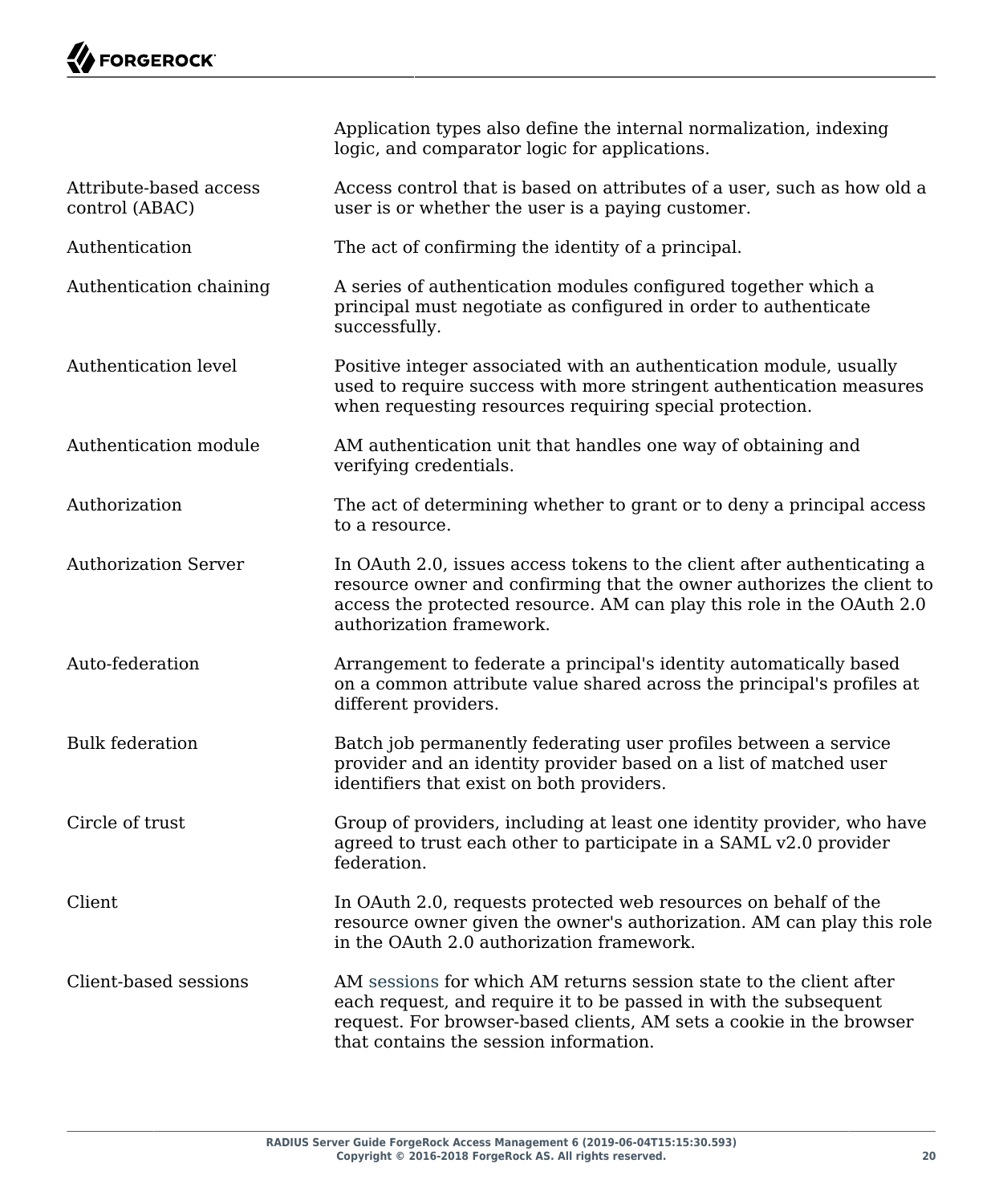<span id="page-24-0"></span>

|                                                                | For browser-based clients, AM sets a cookie in the browser that<br>contains the session state. When the browser transmits the cookie<br>back to AM. AM decodes the session state from the cookie.                                                                                                                                     |
|----------------------------------------------------------------|---------------------------------------------------------------------------------------------------------------------------------------------------------------------------------------------------------------------------------------------------------------------------------------------------------------------------------------|
| Conditions                                                     | Defined as part of policies, these determine the circumstances under<br>which which a policy applies.                                                                                                                                                                                                                                 |
|                                                                | Environmental conditions reflect circumstances like the client<br>IP address, time of day, how the subject authenticated, or the<br>authentication level achieved.                                                                                                                                                                    |
|                                                                | Subject conditions reflect characteristics of the subject like whether<br>the subject authenticated, the identity of the subject, or claims in the<br>subject's JWT.                                                                                                                                                                  |
| Configuration datastore                                        | LDAP directory service holding AM configuration data.                                                                                                                                                                                                                                                                                 |
| Cross-domain single sign-<br>on (CDSSO)                        | AM capability allowing single sign-on across different DNS domains.                                                                                                                                                                                                                                                                   |
| CTS-based sessions                                             | AM sessions that reside in the Core Token Service's token store. CTS-<br>based sessions might also be cached in memory on one or more AM<br>servers. AM tracks these sessions in order to handle events like logout<br>and timeout, to permit session constraints, and to notify applications<br>involved in SSO when a session ends. |
| Delegation                                                     | Granting users administrative privileges with AM.                                                                                                                                                                                                                                                                                     |
| <b>Entitlement</b>                                             | Decision that defines which resource names can and cannot be<br>accessed for a given identity in the context of a particular application,                                                                                                                                                                                             |
|                                                                | which actions are allowed and which are denied, and any related<br>advice and attributes.                                                                                                                                                                                                                                             |
| Extended metadata                                              | Federation configuration information specific to AM.                                                                                                                                                                                                                                                                                  |
| <b>Extensible Access Control</b><br>Markup Language<br>(XACML) | Standard, XML-based access control policy language, including<br>a processing model for making authorization decisions based on<br>policies.                                                                                                                                                                                          |
| Federation                                                     | Standardized means for aggregating identities, sharing authentication<br>and authorization data information between trusted providers, and<br>allowing principals to access services across different providers<br>without authenticating repeatedly.                                                                                 |
| Fedlet                                                         | Service provider application capable of participating in a circle of<br>trust and allowing federation without installing all of AM on the<br>service provider side; AM lets you create Java Fedlets.                                                                                                                                  |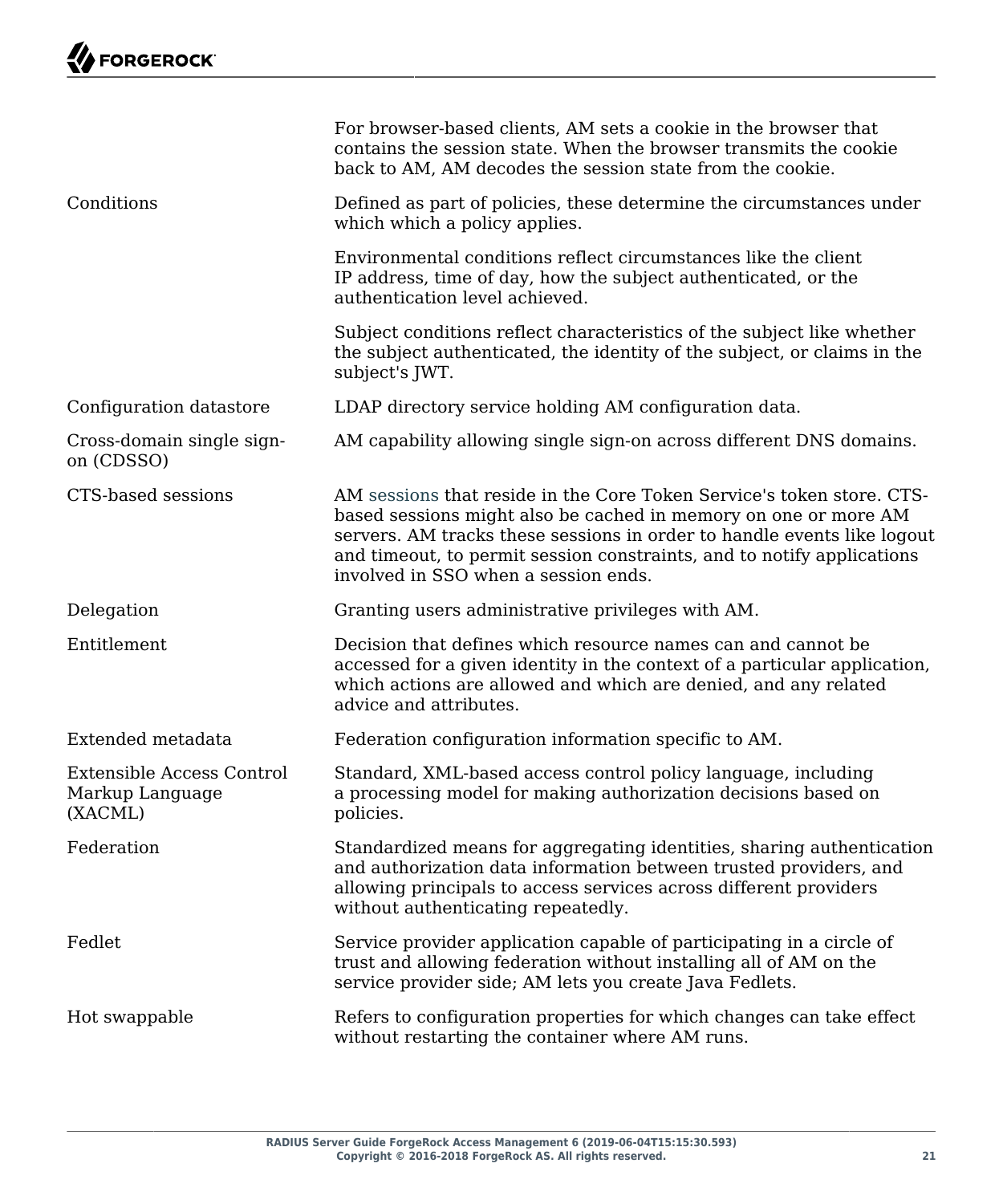# **W** FORGEROCK

<span id="page-25-0"></span>

| Identity                                 | Set of data that uniquely describes a person or a thing such as a<br>device or an application.                                                                                                               |
|------------------------------------------|--------------------------------------------------------------------------------------------------------------------------------------------------------------------------------------------------------------|
| <b>Identity</b> federation               | Linking of a principal's identity across multiple providers.                                                                                                                                                 |
| Identity provider (IdP)                  | Entity that produces assertions about a principal (such as how and<br>when a principal authenticated, or that the principal's profile has a<br>specified attribute value).                                   |
| Identity repository                      | Data store holding user profiles and group information; different<br>identity repositories can be defined for different realms.                                                                              |
| Java agent                               | Java web application installed in a web container that acts as a policy<br>enforcement point, filtering requests to other applications in the<br>container with policies based on application resource URLs. |
| Metadata                                 | Federation configuration information for a provider.                                                                                                                                                         |
| Policy                                   | Set of rules that define who is granted access to a protected resource<br>when, how, and under what conditions.                                                                                              |
| Policy agent                             | Java, web, or custom agent that intercepts requests for resources,<br>directs principals to AM for authentication, and enforces policy<br>decisions from AM.                                                 |
| Policy Administration Point<br>(PAP)     | Entity that manages and stores policy definitions.                                                                                                                                                           |
| Policy Decision Point (PDP)              | Entity that evaluates access rights and then issues authorization<br>decisions.                                                                                                                              |
| <b>Policy Enforcement Point</b><br>(PEP) | Entity that intercepts a request for a resource and then enforces<br>policy decisions from a PDP.                                                                                                            |
| Policy Information Point<br>(PIP)        | Entity that provides extra information, such as user profile attributes<br>that a PDP needs in order to make a decision.                                                                                     |
| Principal                                | Represents an entity that has been authenticated (such as a user,<br>a device, or an application), and thus is distinguished from other<br>entities.                                                         |
|                                          | When a Subject successfully authenticates, AM associates the Subject<br>with the Principal.                                                                                                                  |
| Privilege                                | In the context of delegated administration, a set of administrative<br>tasks that can be performed by specified identities in a given realm.                                                                 |
| Provider federation                      | Agreement among providers to participate in a circle of trust.                                                                                                                                               |
| Realm                                    | AM unit for organizing configuration and identity information.                                                                                                                                               |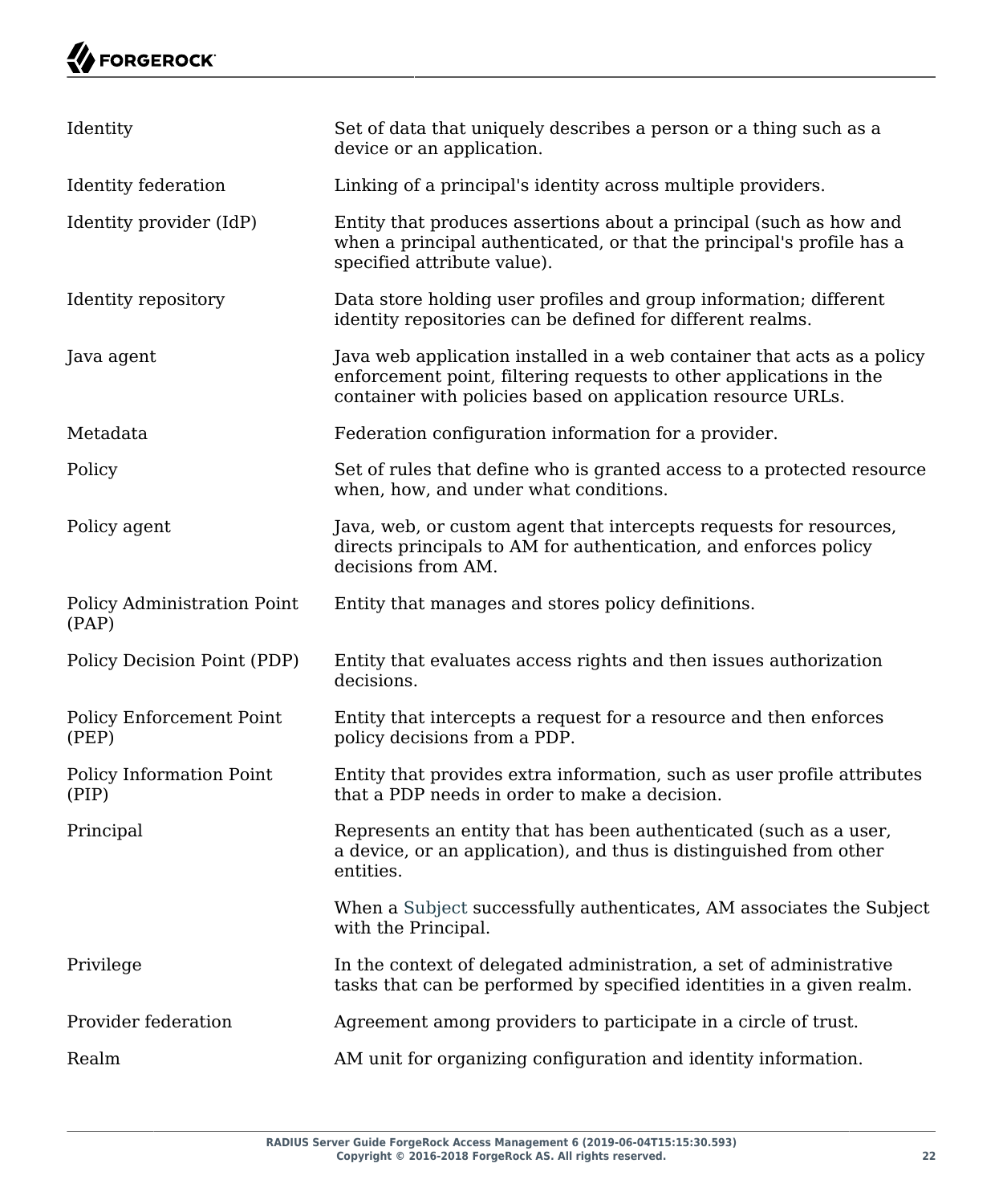<span id="page-26-0"></span>

|                                                     | Realms can be used for example when different parts of an<br>organization have different applications and user data stores, and<br>when different organizations use the same AM deployment.                                                                                                                         |
|-----------------------------------------------------|---------------------------------------------------------------------------------------------------------------------------------------------------------------------------------------------------------------------------------------------------------------------------------------------------------------------|
|                                                     | Administrators can delegate realm administration. The administrator<br>assigns administrative privileges to users, allowing them to perform<br>administrative tasks within the realm.                                                                                                                               |
| Resource                                            | Something a user can access over the network such as a web page.                                                                                                                                                                                                                                                    |
|                                                     | Defined as part of policies, these can include wildcards in order to<br>match multiple actual resources.                                                                                                                                                                                                            |
| Resource owner                                      | In OAuth 2.0, entity who can authorize access to protected web<br>resources, such as an end user.                                                                                                                                                                                                                   |
| Resource server                                     | In OAuth 2.0, server hosting protected web resources, capable of<br>handling access tokens to respond to requests for such resources.                                                                                                                                                                               |
| Response attributes                                 | Defined as part of policies, these allow AM to return additional<br>information in the form of "attributes" with the response to a policy<br>decision.                                                                                                                                                              |
| Role based access control<br>(RBAC)                 | Access control that is based on whether a user has been granted a set<br>of permissions (a role).                                                                                                                                                                                                                   |
| <b>Security Assertion Markup</b><br>Language (SAML) | Standard, XML-based language for exchanging authentication and<br>authorization data between identity providers and service providers.                                                                                                                                                                              |
| Service provider (SP)                               | Entity that consumes assertions about a principal (and provides a<br>service that the principal is trying to access).                                                                                                                                                                                               |
| <b>Authentication Session</b>                       | The interval while the user or entity is authenticating to AM.                                                                                                                                                                                                                                                      |
| Session                                             | The interval that starts after the user has authenticated and ends<br>when the user logs out, or when their session is terminated. For<br>browser-based clients, AM manages user sessions across one or more<br>applications by setting a session cookie. See also CTS-based sessions<br>and Client-based sessions. |
| Session high availability                           | Capability that lets any AM server in a clustered deployment access<br>shared, persistent information about users' sessions from the CTS<br>token store. The user does not need to log in again unless the entire<br>deployment goes down.                                                                          |
| Session token                                       | Unique identifier issued by AM after successful authentication. For<br>a CTS-based sessions, the session token is used to track a principal's<br>session.                                                                                                                                                           |